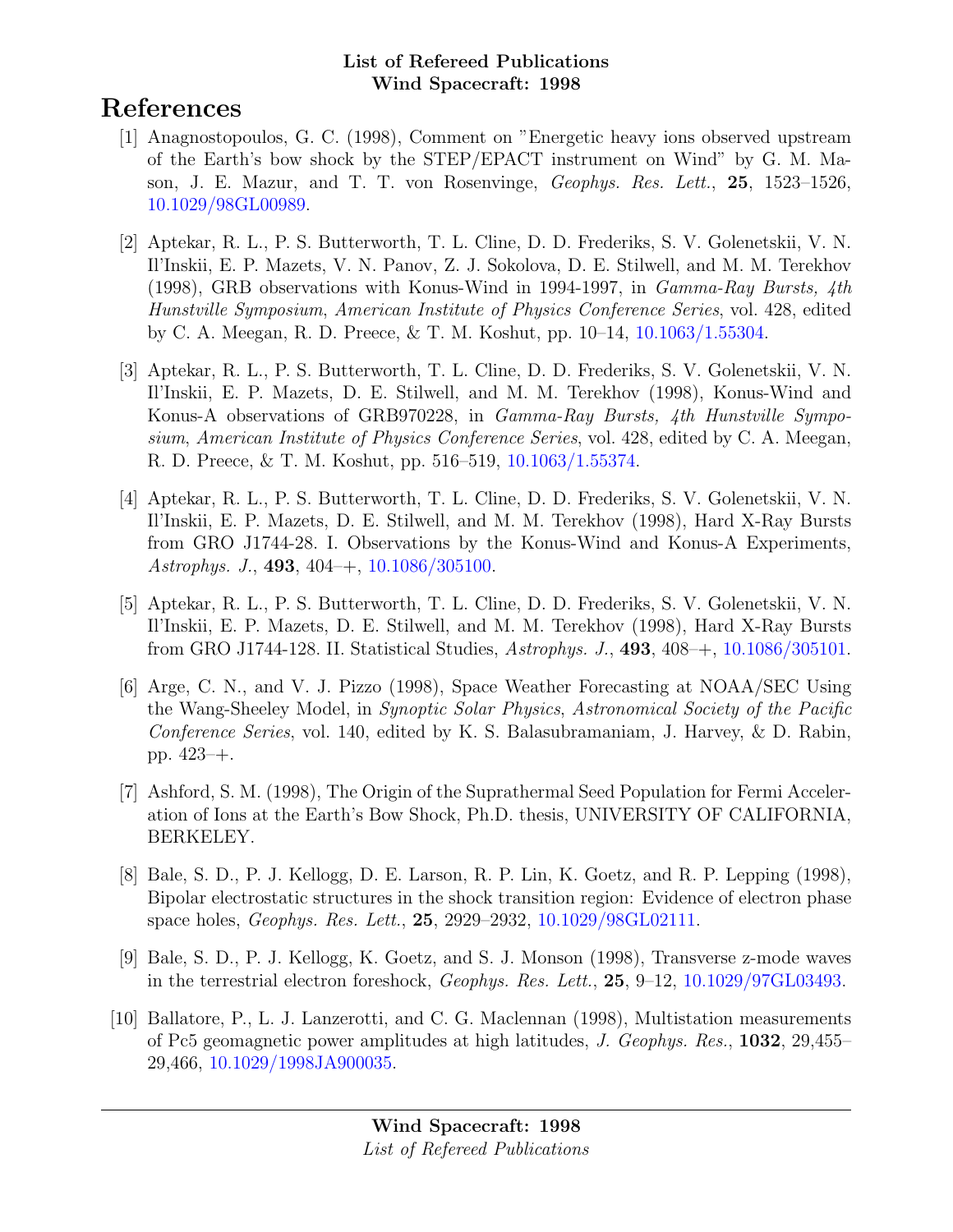- [11] Barthelmy, S. D., P. Butterworth, T. L. Cline, and N. Gehrels (1998), A summary of observations made by the GRB Coordinates Network (GCN) sites, in Gamma-Ray Bursts, 4th Hunstville Symposium, American Institute of Physics Conference Series, vol. 428, edited by C. A. Meegan, R. D. Preece, & T. M. Koshut, pp. 139–143, [10.1063/1.55310.](http://dx.doi.org/10.1063/1.55310)
- [12] Bastian, T. S., A. O. Benz, and D. E. Gary (1998), Radio Emission from Solar Flares, Ann. Rev. Astron. Astrophys., 36, 131–188, [10.1146/annurev.astro.36.1.131.](http://dx.doi.org/10.1146/annurev.astro.36.1.131)
- [13] Berdichevsky, D., J.-L. Bougeret, J.-P. Delaboudinière, N. Fox, M. Kaiser, R. Lepping, D. Michels, S. Plunkett, D. Reames, M. Reiner, I. Richardson, G. Rostoker, J. Steinberg, B. Thompson, and T. von Rosenvinge (1998), Evidence for multiple ejecta: April 7-11, 1997, ISTP Sun-Earth connection event, Geophys. Res. Lett., 25, 2473–2476, [10.1029/97GL03771.](http://dx.doi.org/10.1029/97GL03771)
- [14] Bochsler, P. (1998), Structure of the Solar Wind and Compositional Variations, Space Sci. Rev., 85, 291–302, [10.1023/A:1005114920154.](http://dx.doi.org/10.1023/A:1005114920154)
- [15] Bochsler, P. (1998), Scientific Achievements of SOHO: In-situ Solar Wind, in Crossroads for European Solar and Heliospheric Physics. Recent Achievements and Future Mission Possibilities, ESA Special Publication, vol. 417, pp. 35–+.
- [16] Bougeret, J.-L., P. Zarka, C. Caroubalos, M. Karlick´y, Y. Leblanc, D. Maroulis, A. Hillaris, X. Moussas, C. E. Alissandrakis, G. Dumas, and C. Perche (1998), A shock associated (SA) radio event and related phenomena observed from the base of the solar corona to 1 AU, Geophys. Res. Lett., 25, 2513–2516, [10.1029/98GL50563.](http://dx.doi.org/10.1029/98GL50563)
- [17] Boyle, C. B. (1998), Polar CAP Response to the 18-21 October 1995 Magnetic Cloud Event, Ph.D. thesis, RICE UNIVERSITY.
- [18] Breen, A. R., P. J. Moran, C. A. Varley, W. P. Wilkinson, P. J. S. Williams, W. A. Coles, A. Lecinski, and J. Markkanen (1998), Interplanetary scintillation observations of interaction regions in the solar wind, Ann. Geophys., 16, 1265–1282, [10.1007/s00585-998-](http://dx.doi.org/10.1007/s00585-998-1265-5) [1265-5.](http://dx.doi.org/10.1007/s00585-998-1265-5)
- [19] Bristow, W. A., J. M. Ruohoniemi, and R. A. Greenwald (1998), Super Dual Auroral Radar Network observations of convection during a period of small-magnitude northward IMF, J. Geophys. Res., 103, 4051–4062, [10.1029/97JA03168.](http://dx.doi.org/10.1029/97JA03168)
- [20] Bühler, P., A. Johnstone, L. Desorgher, A. Zehnder, E. Daly, and L. Adams (1998), The outer radiation belt during the 10 January, 1997 CME event, Geophys. Res. Lett., 25, 2983–2986, [10.1029/98GL50338.](http://dx.doi.org/10.1029/98GL50338)
- [21] Burlaga, L., R. Fitzenreiter, R. Lepping, K. Ogilvie, A. Szabo, A. Lazarus, J. Steinberg, G. Gloeckler, R. Howard, D. Michels, C. Farrugia, R. P. Lin, and D. E. Larson (1998), A magnetic cloud containing prominence material - January 1997, J. Geophys. Res., 103,  $277 - +$ , [10.1029/97JA02768.](http://dx.doi.org/10.1029/97JA02768)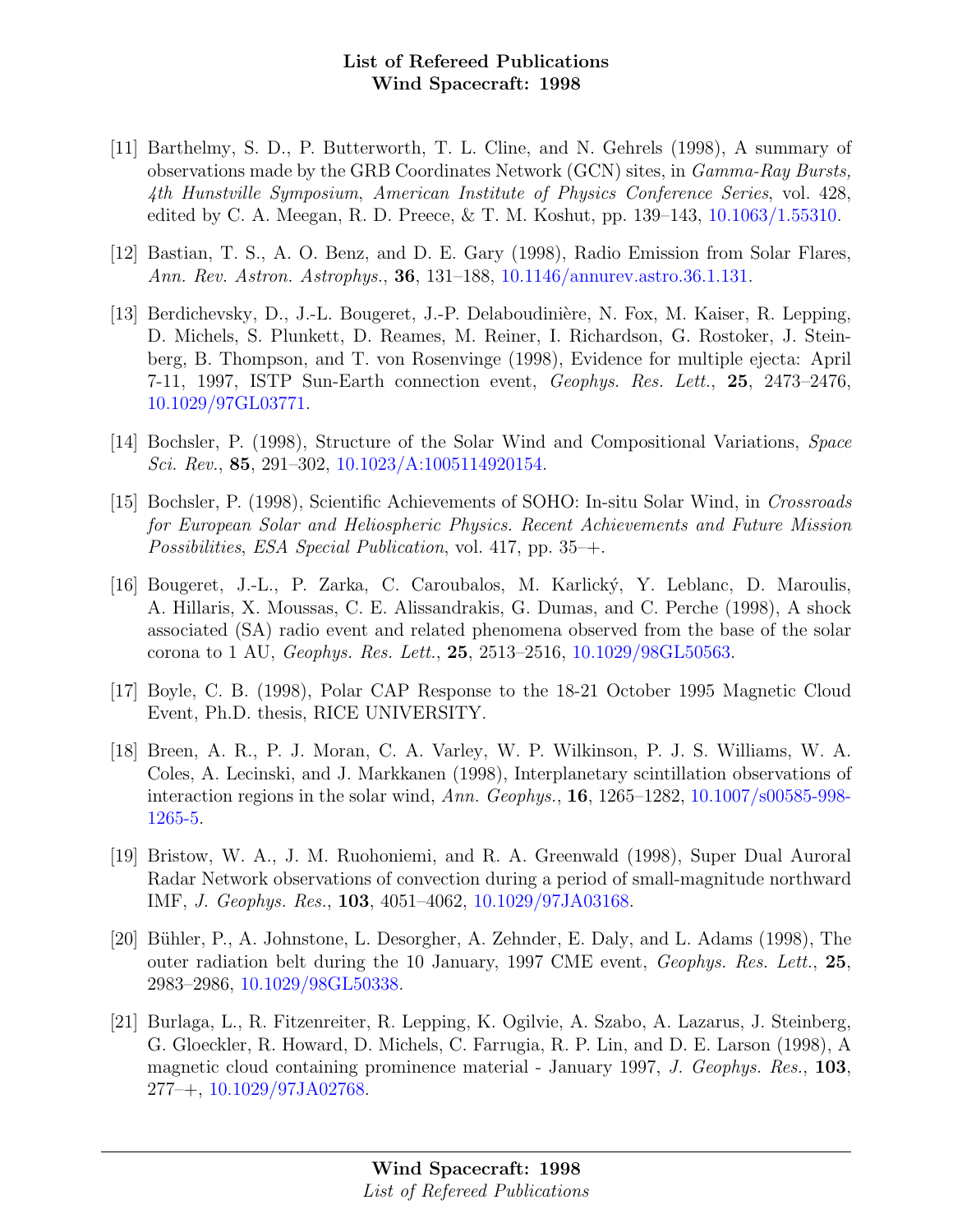- [22] Cane, H. V., I. G. Richardson, and O. C. St Cyr (1998), The interplanetary events of January-May, 1997 as inferred from energetic particle data, and their relationship with solar events, Geophys. Res. Lett., 25, 2517–2520, [10.1029/98GL00494.](http://dx.doi.org/10.1029/98GL00494)
- [23] Ceprani, C., U. Villante, and F. Mariani (1998), Interplanetary structures observed by WIND during 1995-1996, Mem. Soc. Astron. Italiana, **69**, 765–+.
- [24] Chang, S.-W., J. D. Scudder, J. B. Sigwarth, L. A. Frank, N. C. Maynard, W. J. Burke, W. K. Peterson, E. G. Shelley, R. Friedel, J. B. Blake, R. A. Greenwald, R. P. Lepping, G. J. Sofko, J.-P. Villain, and M. Lester (1998), A comparison of a model for the theta aurora with observations from Polar, Wind, and SuperDARN, J. Geophys. Res., 1031, 17,367–17,390, [10.1029/97JA02255.](http://dx.doi.org/10.1029/97JA02255)
- [25] Chang, S.-W., J. D. Scudder, S. A. Fuselier, J. F. Fennell, K. J. Trattner, J. S. Pickett, H. E. Spence, J. D. Menietti, W. K. Peterson, R. P. Lepping, and R. Friedel (1998), Cusp energetic ions: A bow shock source, Geophys. Res. Lett., 25, 3729–3732, [10.1029/98GL52808.](http://dx.doi.org/10.1029/98GL52808)
- [26] Chen, J., and T. A. Fritz (1998), Correlation of cusp MeV helium with turbulent ULF power spectra and its implications, Geophys. Res. Lett., 25, 4113–4116, [10.1029/1998GL900122.](http://dx.doi.org/10.1029/1998GL900122)
- [27] Chen, J., T. A. Fritz, R. B. Sheldon, H. E. Spence, W. N. Spjeldvik, J. F. Fennell, S. Livi, C. T. Russell, J. S. Pickett, and D. A. Gurnett (1998), Cusp energetic particle events: Implications for a major acceleration region of the magnetosphere, J. Geophys. Res., 103, 69–78, [10.1029/97JA02246.](http://dx.doi.org/10.1029/97JA02246)
- [28] Chotoo, K. (1998), Measurements of  $H(+)$ , He(2+), and He(+), in Corotating Interaction Regions at 1 AU, Ph.D. thesis, UNIVERSITY OF MARYLAND COLLEGE PARK.
- [29] Chotoo, K., M. R. Collier, A. B. Galvin, D. C. Hamilton, and G. Gloeckler (1998), Extended solar wind helium distribution functions in high-speed streams, J. Geophys. Res., 1031, 17,441–17,446, [10.1029/98JA01173.](http://dx.doi.org/10.1029/98JA01173)
- [30] Christon, S. P., C. S. Cohen, G. Gloeckler, T. E. Eastman, A. B. Galvin, F. M. Ipavich, Y.-K. Ko, A. T. Y. Lui, R. A. Lundgren, R. W. McEntire, E. C. Roelof, and D. J. Williams (1998), Concurrent observations of solar wind oxygen by Geotail in the magnetosphere and Wind in interplanetary space, Geophys. Res. Lett., 25, 2987–2990, [10.1029/98GL01408.](http://dx.doi.org/10.1029/98GL01408)
- [31] Claßen, H.-T., and G. Mann (1998), Electron acceleration and type II radio emission at quasi-parallel shock waves, Radiophys. Quantum Electron., 41, 53–67, [10.1007/BF02676712.](http://dx.doi.org/10.1007/BF02676712)
- [32] Cline, T. L., E. P. Mazets, and S. V. Golenetskii (1998), Sgr 1900+14, Int. Astron. Union *Circ.*, **7002**, 1–+.
- [33] Collier, M. R., J. A. Slavin, R. P. Lepping, A. Szabo, and K. Ogilvie (1998), Timing accuracy for the simple planar propagation of magnetic field structures in the solar wind, Geophys. Res. Lett., 25, 2509–2512, [10.1029/98GL00735.](http://dx.doi.org/10.1029/98GL00735)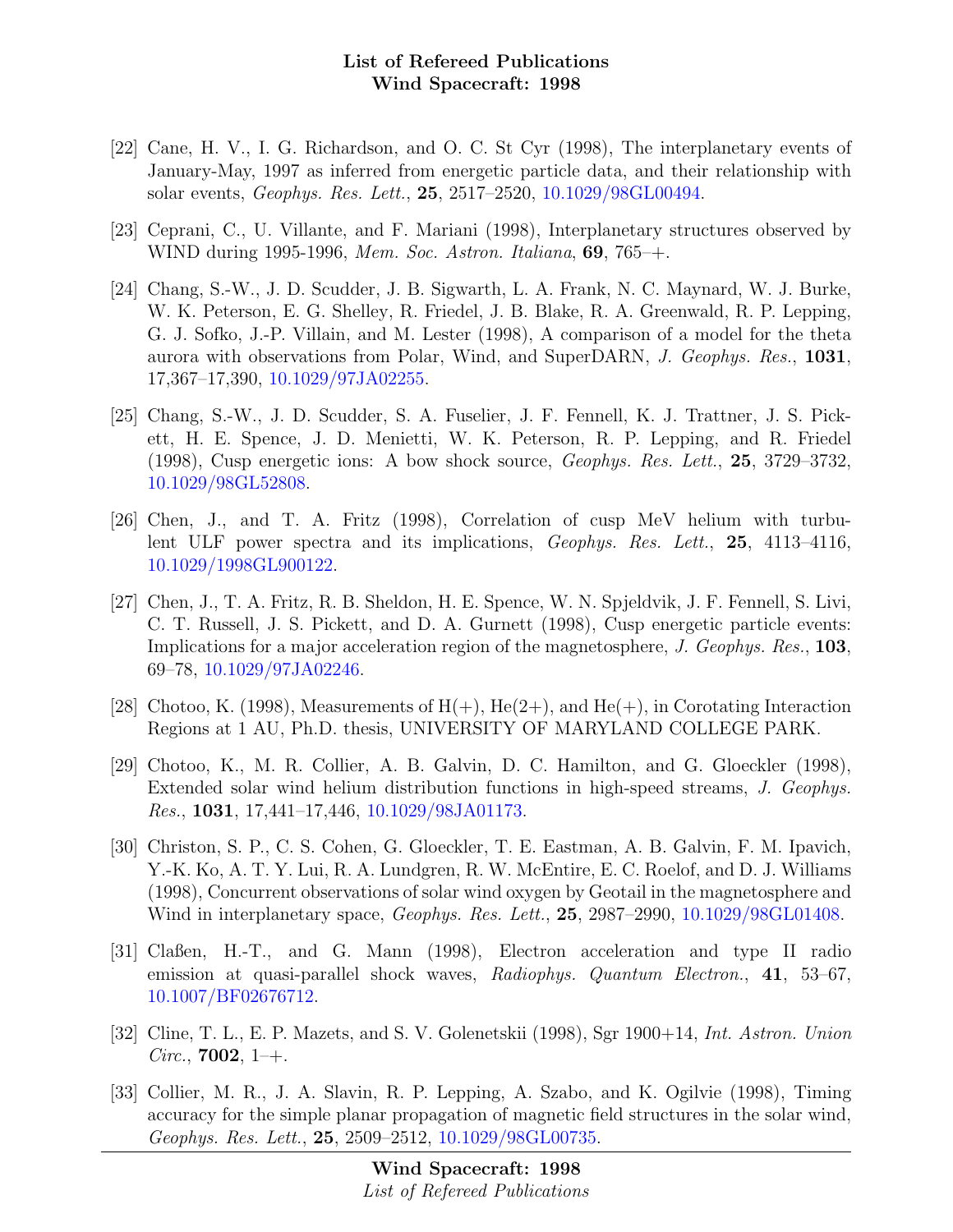- [34] Collier, M. R., J. A. Slavin, R. P. Lepping, K. Ogilvie, A. Szabo, H. Laakso, and S. Taguchi (1998), Multispacecraft observations of sudden impulses in the magnetotail caused by solar wind pressure discontinuities: Wind and IMP 8, J. Geophys. Res., 1031, 17,293– 17,306, [10.1029/97JA02870.](http://dx.doi.org/10.1029/97JA02870)
- [35] Collier, M. R., D. C. Hamilton, G. Gloeckler, G. Ho, P. Bochsler, R. Bodmer, and R. Sheldon (1998), Oxygen 16 to oxygen 18 abundance ratio in the solar wind observed by Wind/MASS, J. Geophys. Res., 103, 7–+, [10.1029/97JA02245.](http://dx.doi.org/10.1029/97JA02245)
- [36] Crooker, N. U., A. H. McAllister, R. J. Fitzenreiter, J. A. Linker, D. E. Larson, R. P. Lepping, A. Szabo, J. T. Steinberg, A. J. Lazarus, Z. Mikic, and R. P. Lin (1998), Sector boundary transformation by an open magnetic cloud, J. Geophys. Res., 1032, 26,859– 26,868, [10.1029/98JA02391.](http://dx.doi.org/10.1029/98JA02391)
- [37] de Sanctis, G., M. Vellante, and U. Villante (1998), Geomagnetic pulsations at Terra Nova Bay (Antartica): relationship with the solar wind velocity and the interplanetary magnetic field, Mem. Soc. Astron. Italiana, 69, 769–+.
- [38] Desorgher, L., P. Bühler, A. Zehnder, E. Daly, and L. Adams (1998), Outer radiation belt variations during 1995, Adv. Space Res., 22, 83–87, [10.1016/S0273-1177\(97\)01105-8.](http://dx.doi.org/10.1016/S0273-1177(97)01105-8)
- [39] Dremukhina, L. a., A. e. Levitin, and V. o. Papitashvili (1998), Analytical representation of izmem model for near-real time prediction of electromagnetic weather, J. Atmos. Solar-Terr. Phys., 60, 1517–1529, [10.1016/S1364-6826\(98\)00084-4.](http://dx.doi.org/10.1016/S1364-6826(98)00084-4)
- [40] Dryer, M., M. D. Andrews, H. Aurass, C. DeForest, A. B. Galvin, H. Garcia, F. M. Ipavich, M. Karlick´y, A. Kiplinger, A. Klassen, R. Meisner, S. E. Paswaters, Z. Smith, S. J. Tappin, B. J. Thompson, S. I. Watari, D. J. Michels, G. E. Brueckner, R. A. Howard, M. J. Koomen, P. Lamy, G. Mann, K. Arzner, and R. Schwenn (1998), The Solar Minimum Active Region 7978, Its X2.6/1B Flare, CME, and Interplanetary Shock Propagation of 9 July 1996, Solar Phys., 181, 159–183.
- [41] Dudeney, J. R., R. I. Kressman, and A. S. Rodger (1998), Automated observatories for geospace research in polar regions, Antarctic Science, 10, 192–203, [10.1017/S0954102098000261.](http://dx.doi.org/10.1017/S0954102098000261)
- [42] Dulk, G. A., Y. Leblanc, P. A. Robinson, J.-L. Bougeret, and R. P. Lin (1998), Electron beams and radio waves of solar type III bursts, J. Geophys. Res., 1031, 17,223–17,234, [10.1029/97JA03061.](http://dx.doi.org/10.1029/97JA03061)
- [43] Ebihara, Y., and M. Ejiri (1998), Modeling of solar wind control of the ring current buildup: A case study of the magnetic storms in April 1997, Geophys. Res. Lett., 25, 3751–3754, [10.1029/1998GL900006.](http://dx.doi.org/10.1029/1998GL900006)
- [44] Ergun, R. E., D. Larson, R. P. Lin, J. P. McFadden, C. W. Carlson, K. A. Anderson, L. Muschietti, M. McCarthy, G. K. Parks, H. Reme, J. M. Bosqued, C. D'Uston, T. R. Sanderson, K. P. Wenzel, M. Kaiser, R. P. Lepping, S. D. Bale, P. Kellogg, and J.- L. Bougeret (1998), Wind Spacecraft Observations of Solar Impulsive Electron Events Associated with Solar Type III Radio Bursts, Astrophys. J., 503, 435–+, [10.1086/305954.](http://dx.doi.org/10.1086/305954)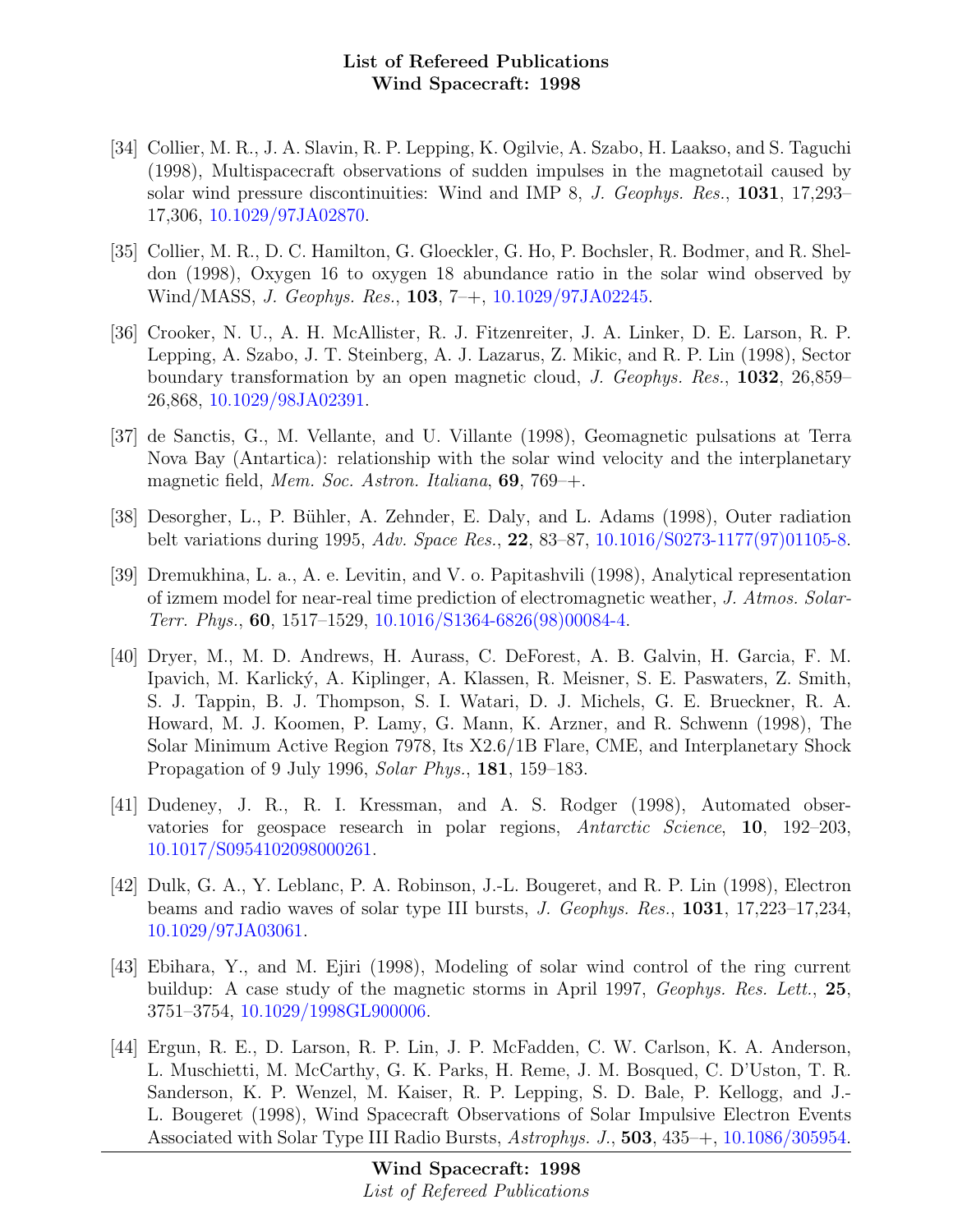- [45] Farrell, W. M., M. L. Kaiser, J. T. Steinberg, and S. D. Bale (1998), A simple simulation of a plasma void: Applications to Wind observations of the lunar wake, J. Geophys. Res., 1032, 23,653–23,660, [10.1029/97JA03717.](http://dx.doi.org/10.1029/97JA03717)
- [46] Farrugia, C. J., P. E. Sandholt, J. Moen, and R. L. Arnoldy (1998), Unusual features of the January 1997 magnetic cloud and their effect on optical dayside auroral signatures, Geophys. Res. Lett., 25, 3051–3054, [10.1029/98GL01226.](http://dx.doi.org/10.1029/98GL01226)
- [47] Farrugia, C. J., P. E. Sandholt, W. F. Denig, and R. B. Torbert (1998), Observation of a correspondence between poleward moving auroral forms and stepped cusp ion precipitation, J. Geophys. Res., 103, 9309–9316, [10.1029/97JA02882.](http://dx.doi.org/10.1029/97JA02882)
- [48] Farrugia, C. J., J. D. Scudder, M. P. Freeman, L. Janoo, G. Lu, J. M. Quinn, R. L. Arnoldy, R. B. Torbert, L. F. Burlaga, K. W. Ogilvie, R. P. Lepping, A. J. Lazarus, J. T. Steinberg, F. T. Gratton, and G. Rostoker (1998), Geoeffectiveness of three Wind magnetic clouds: A comparative study, J. Geophys. Res., 103, 17,261–17,278, [10.1029/98JA00886.](http://dx.doi.org/10.1029/98JA00886)
- [49] Fiorelli, C., S. Lepidi, U. Villante, and A. J. Lazarus (1998), Geometry and motion of the Earth's bow shock: an analysis of WIND observations, Mem. Soc. Astron. Italiana, 69,  $773-+$ .
- [50] Fisk, L. A., K.-P. Wenzel, A. Balogh, R. A. Burger, A. C. Cummings, P. Evenson, B. Heber, J. R. Jokipii, M. B. Krainev, J. Kóta, H. Kunow, J. A. Le Roux, F. B. McDonald, R. B. McKibben, M. S. Potgieter, J. A. Simpson, C. D. Steenberg, S. Suess, W. R. Webber, G. Wibberenz, M. Zhang, P. Ferrando, Z. Fujii, J. A. Lockwood, H. Moraal, and E. C. Stone (1998), Global Processes that Determine Cosmic Ray Modulation, Space Sci. Rev., 83, 179–214.
- [51] Fitzenreiter, R. J., K. W. Ogilvie, D. J. Chornay, and J. Keller (1998), Observations of electron velocity distribution functions in the solar wind by the WIND spacecraft: High angular resolution strahl measurements, Geophys. Res. Lett., 25, 249–252, [10.1029/97GL03703.](http://dx.doi.org/10.1029/97GL03703)
- [52] Franz, H., P. Sharer, K. Ogilvie, and M. Desch (1998), WIND nominal mission performance and extended mission design, [10.2514/6.1998-4467.](http://dx.doi.org/10.2514/6.1998-4467)
- [53] Frederiks, D. D., R. L. Aptekar, S. V. Golenetskii, V. N. Il'Inskii, E. P. Mazets, and M. M. Terekhov (1998), Observations of SGR1806-20 with the Konus-Wind and Konus-A experiments in 1996-97, in Gamma-Ray Bursts, 4th Hunstville Symposium, American Institute of Physics Conference Series, vol. 428, edited by C. A. Meegan, R. D. Preece, & T. M. Koshut, pp. 921–925, [10.1063/1.55420.](http://dx.doi.org/10.1063/1.55420)
- [54] Freeman, T. J. (1998), A Study of Fermi Acceleration of Suprathermal Solar Wind Ions, Ph.D. thesis, UNIVERSITY OF WASHINGTON.
- [55] Frey, H. U., S. B. Mende, H. B. Vo, J. H. Doolittle, A. T. Weatherwax, and T. J. Rosenberg (1998), The aurora during the passage of the May 27, 1996 magnetic cloud, Geophys. Res. Lett., 25, 2605–2608, [10.1029/98GL00409.](http://dx.doi.org/10.1029/98GL00409)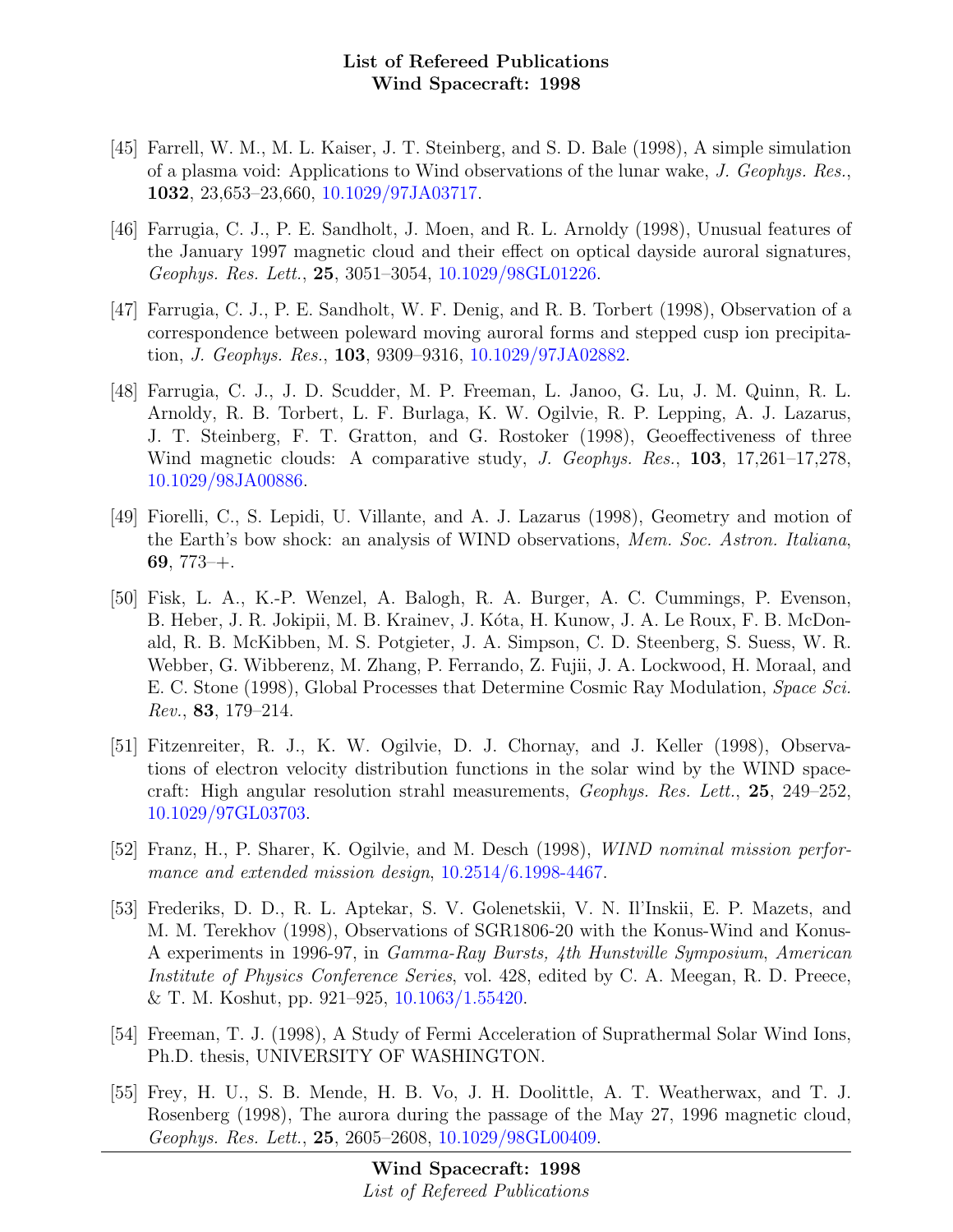- [56] Germany, G. A., G. K. Parks, H. Ranganath, R. Elsen, P. G. Richards, W. Swift, J. F. Spann, and M. Brittnacher (1998), Analysis of auroral morphology: Substorm precursor and onset on January 10, 1997, Geophys. Res. Lett., 25, 3043–3046, [10.1029/98GL01220.](http://dx.doi.org/10.1029/98GL01220)
- [57] Giacalone, J. (1998), Cosmic-Ray Transport Coefficients, Space Sci. Rev., 83, 351–363.
- [58] Gloeckler, G., J. Cain, F. M. Ipavich, E. O. Tums, P. Bedini, L. A. Fisk, T. H. Zurbuchen, P. Bochsler, J. Fischer, R. F. Wimmer-Schweingruber, J. Geiss, and R. Kallenbach (1998), Investigation of the composition of solar and interstellar matter using solar wind and pickup ion measurements with SWICS and SWIMS on the ACE spacecraft, Space Sci. Rev., 86, 497–539, [10.1023/A:1005036131689.](http://dx.doi.org/10.1023/A:1005036131689)
- [59] Goldman, M. V., D. L. Newman, and M. M. Oppenheim (1998), New Insights Into How Beam-Excited Instabilities Saturate, Phys. Scripta, 75, 52–57, [10.1238/Phys](http://dx.doi.org/10.1238/Physica.Topical.075a00052)[ica.Topical.075a00052.](http://dx.doi.org/10.1238/Physica.Topical.075a00052)
- [60] Golenetskii, S. V., R. L. Aptekar, D. D. Frederiks, V. N. Il'Inskii, E. P. Mazets, V. N. Panov, Z. J. Sokolova, and M. M. Terekhov (1998), Spectral measurements of cosmic gamma-ray bursts with the Konus-Wind and Konus-A instruments, in Gamma-Ray Bursts, 4th Hunstville Symposium, American Institute of Physics Conference Series, vol. 428, edited by C. A. Meegan, R. D. Preece, & T. M. Koshut, pp. 284–288, [10.1063/1.55336.](http://dx.doi.org/10.1063/1.55336)
- [61] Gonzalez, W. D., A. L. Ch´ıa de Gonzalez, A. Dal Lago, B. T. Tsurutani, J. K. Arballo, G. K. Lakhina, B. Buti, C. M. Ho, and S.-T. Wu (1998), Magnetic cloud field intensities and solar wind velocities, Geophys. Res. Lett., 25, 963–966, [10.1029/98GL00703.](http://dx.doi.org/10.1029/98GL00703)
- [62] Goodrich, C. C., J. G. Lyon, M. Wiltberger, R. E. Lopez, and K. Papadopoulos (1998), An overview of the impact of the January 10-11, 1997 magnetic cloud on the magnetosphere via global MHD simulation, Geophys. Res. Lett., 25, 2537–2540, [10.1029/98GL01159.](http://dx.doi.org/10.1029/98GL01159)
- [63] Gopalswamy, N., Y. Hanaoka, T. Kosugi, R. P. Lepping, J. T. Steinberg, S. Plunkett, R. A. Howard, B. J. Thompson, J. Gurman, G. Ho, N. Nitta, and H. S. Hudson (1998), On the relationship between coronal mass ejections and magnetic clouds, Geophys. Res. Lett., 25, 2485–2488, [10.1029/98GL50757.](http://dx.doi.org/10.1029/98GL50757)
- [64] Gopalswamy, N., M. L. Kaiser, R. P. Lepping, S. W. Kahler, K. Ogilvie, D. Berdichevsky, T. Kondo, T. Isobe, and M. Akioka (1998), Origin of coronal and interplanetary shocks - A new look with WIND spacecraft data, J. Geophys. Res., 103, 307–+, [10.1029/97JA02634.](http://dx.doi.org/10.1029/97JA02634)
- [65] Graziani, C., D. Q. Lamb, and J. M. Quashnock (1998), Are the four gamma-ray bursts of 1996 October 27-29 due to repetition of a single source?, in Gamma-Ray Bursts, 4th Hunstville Symposium, American Institute of Physics Conference Series, vol. 428, edited by C. A. Meegan, R. D. Preece, & T. M. Koshut, pp. 161–165, [10.1063/1.55314.](http://dx.doi.org/10.1063/1.55314)
- [66] Harris, M. J., B. J. Teegarden, T. L. Cline, N. Gehrels, D. M. Palmer, R. Ramaty, and H. Seifert (1998), Transient Gamma-Ray Spectrometer Measurements of the Positron Annihilation Spectrum from the Galactic Center, Astrophys. J., 501, L55+, [10.1086/311429.](http://dx.doi.org/10.1086/311429)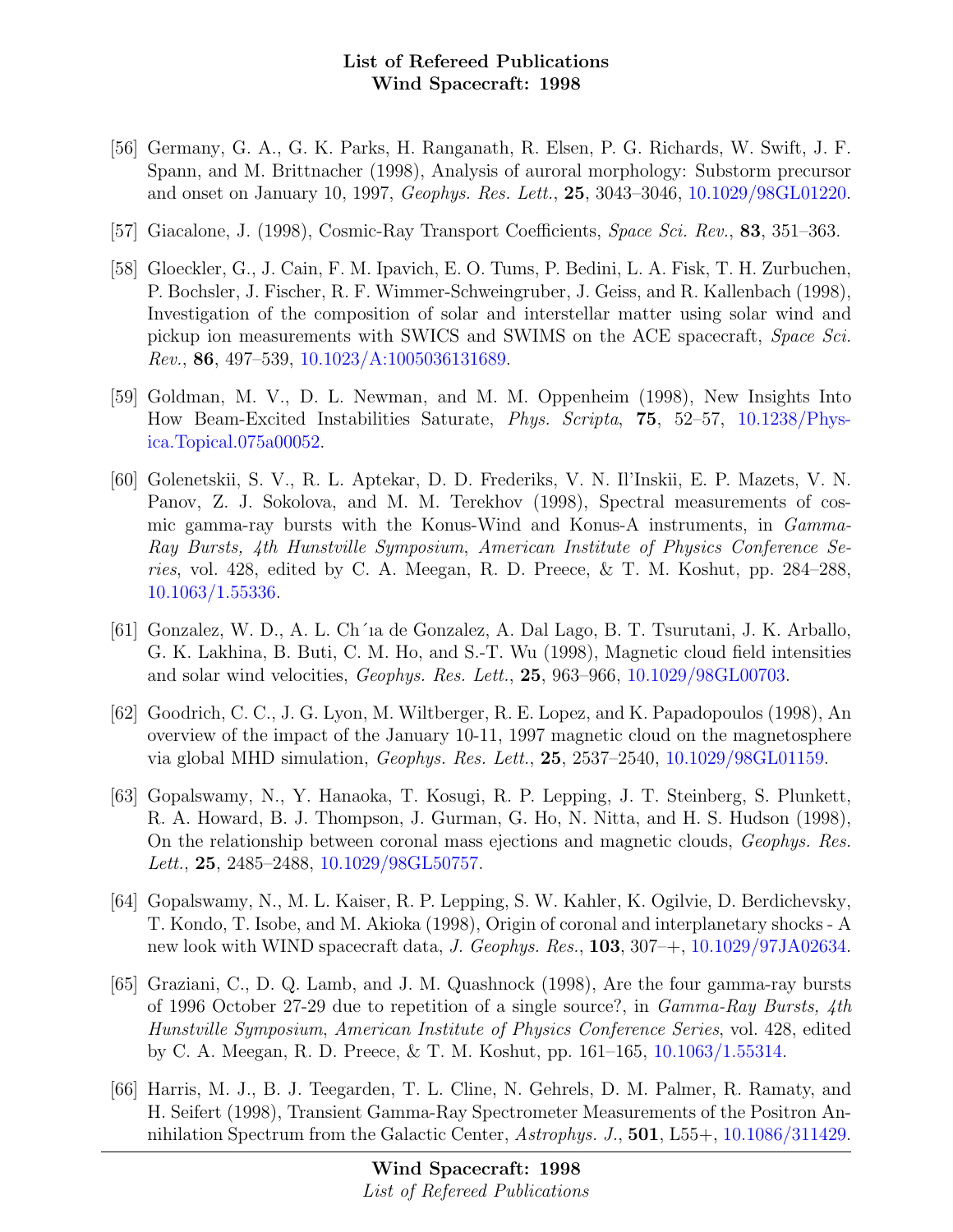- [67] Hart, A. G., and T. K. Yeoman (1998), Observations of strong radar returns from the high latitude F-region using the cutlass radar, Adv. Space Res., 22, 1349–1352, [10.1016/S0273-](http://dx.doi.org/10.1016/S0273-1177(98)00185-9) [1177\(98\)00185-9.](http://dx.doi.org/10.1016/S0273-1177(98)00185-9)
- [68] Hashimoto, K., H. Matsumoto, T. Murata, M. L. Kaiser, and J.-L. Bougeret (1998), Comparison of AKR simultaneously observed by the GEOTAIL and WIND spacecraft, Geophys. Res. Lett., 25, 853–856, [10.1029/98GL00385.](http://dx.doi.org/10.1029/98GL00385)
- [69] Hirahara, M., J. L. Horwitz, T. E. Moore, G. A. Germany, J. F. Spann, W. K. Peterson, E. G. Shelley, M. O. Chandler, B. L. Giles, P. D. Craven, C. J. Pollock, D. A. Gurnett, J. S. Pickett, A. M. Persoon, J. D. Scudder, N. C. Maynard, F. S. Mozer, M. J. Brittnacher, and T. Nagai (1998), Relationship of topside ionospheric ion outflows to auroral forms and precipitation, plasma waves, and convection observed by Polar, J. Geophys. Res., 1031, 17,391–17,410, [10.1029/97JA02668.](http://dx.doi.org/10.1029/97JA02668)
- [70] Ho, G. C.-W. (1998), HELIUM-3 Enhancements and Unusual Ion Charge State Composition in Coronal Mass Ejections, Ph.D. thesis, UNIVERSITY OF MARYLAND COL-LEGE PARK.
- [71] Hoang, S., M. Maksimovic, J.-L. Bougeret, M. J. Reiner, and M. L. Kaiser (1998), Wind-Ulysses source location of radio emissions associated with the January 1997 Coronal Mass Ejection, Geophys. Res. Lett., 25, 2497–2500, [10.1029/98GL00571.](http://dx.doi.org/10.1029/98GL00571)
- [72] Huang, C.-S., G. J. Sofko, K. A. McWilliams, W. A. Bristow, R. A. Greenwald, and M. C. Kelley (1998), SuperDARN observations of quasi-stationary mesoscale convection vortices in the dayside high-latitude ionosphere, J. Geophys. Res., 1032, 29,239–29,252, [10.1029/1998JA900020.](http://dx.doi.org/10.1029/1998JA900020)
- [73] Huang, C. Y., W. J. Burke, M. S. Gussenhoven, D. A. Hardy, and L. C. Gentile (1998), Ionospheric response to magnetic forcing: magnetic cloud passage of October 18-20, 1995, Geophys. Res. Lett., 25, 2581–2584, [10.1029/98GL00468.](http://dx.doi.org/10.1029/98GL00468)
- [74] Hurley, K., J. McTiernan, T. Cline, S. Barthelmy, P. Butterworth, F. E. Marshall, D. Palmer, J. Trombka, E. Mazets, R. Aptekar, S. Golenetskii, V. Il'Inskii, D. Frederiks, and R. Gold (1998), A Giant, Periodic Flare from the Soft Gamma Repeater SGR1900+14, in American Astronomical Society Meeting Abstracts, Bulletin of the American Astronomical Society, vol. 30, p. 1372.
- [75] Ipavich, F. M., A. B. Galvin, S. E. Lasley, J. A. Paquette, S. Hefti, K.-U. Reiche, M. A. Coplan, G. Gloeckler, P. Bochsler, D. Hovestadt, H. Grünwaldt, M. Hilchenbach, F. Gliem, W. I. Axford, H. Balsiger, A. Bürgi, J. Geiss, K. C. Hsieh, R. Kallenbach, B. Klecker, M. A. Lee, G. G. Managadze, E. Marsch, E. Möbius, M. Neugebauer, M. Scholer, M. I. Verigin, B. Wilken, and P. Wurz (1998), Solar wind measurements with SOHO: The CELIAS/MTOF proton monitor, J. Geophys. Res., 1031, 17,205–17,214, [10.1029/97JA02770.](http://dx.doi.org/10.1029/97JA02770)
- [76] Janoo, L., C. J. Farrugia, R. B. Torbert, J. M. Quinn, A. Szabo, R. P. Lepping, K. W. Ogilvie, R. P. Lin, D. Larson, J. D. Scudder, V. A. Osherovich, and J. T. Steinberg (1998),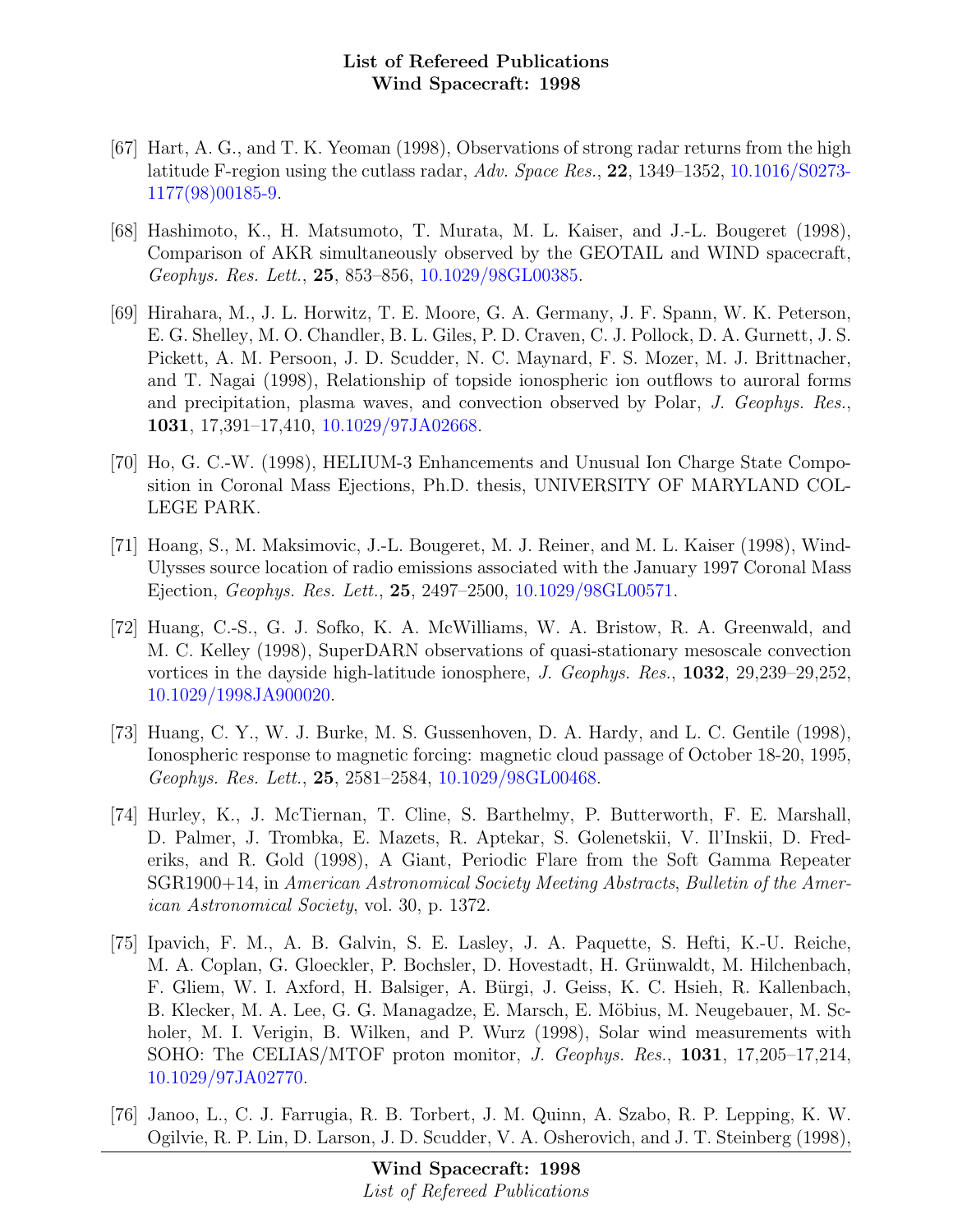Field and flow perturbations in the October 18-19, 1995, magnetic cloud, J. Geophys. Res., 1031, 17,249–17,260, [10.1029/97JA03173.](http://dx.doi.org/10.1029/97JA03173)

- [77] Janoo, L. X. (1998), Some observations of magnetic clouds and simulations of a normal fast shock interaction with an idealized magnetic cloud, Ph.D. thesis, UNIVERSITY OF NEW HAMPSHIRE.
- [78] Jones, G. O. L., L. Kersley, J. A. T. Heaton, L. Ciraolo, and P. Spalla (1998), Ionospheric electron content across the Antarctic continent, Antarctic Science, 10, 493–501, [10.1017/S0954102098000595.](http://dx.doi.org/10.1017/S0954102098000595)
- [79] Jordan, C., G. A. Doschek, J. J. Drake, A. B. Galvin, and J. C. Raymond (1998), Coronal Abundances: What are They?, in Cool Stars, Stellar Systems, and the Sun, Astronomical Society of the Pacific Conference Series, vol. 154, edited by R. A. Donahue & J. A. Bookbinder, pp.  $91-+$ .
- [80] Jordanova, V. K., C. J. Farrugia, J. M. Quinn, R. M. Thorne, K. W. Ogilvie, R. P. Lepping, G. Lu, A. J. Lazarus, M. F. Thomsen, and R. D. Belian (1998), Effect of waveparticle interactions on ring current evolution for January 10-11, 1997: Initial results, Geophys. Res. Lett., 25, 2971–2974, [10.1029/98GL00649.](http://dx.doi.org/10.1029/98GL00649)
- [81] Jordanova, V. K., C. J. Farrugia, L. Janoo, J. M. Quinn, R. B. Torbert, K. W. Ogilvie, R. P. Lepping, J. T. Steinberg, D. J. McComas, and R. D. Belian (1998), October 1995 magnetic cloud and accompanying storm activity: Ring current evolution, J. Geophys. Res., 103, 79–92, [10.1029/97JA02367.](http://dx.doi.org/10.1029/97JA02367)
- [82] Kaiser, M. L., M. J. Reiner, N. Gopalswamy, R. A. Howard, O. C. St. Cyr, B. J. Thompson, and J.-L. Bougeret (1998), Type II radio emissions in the frequency range from 1-14 MHz associated with the April 7, 1997 solar event, Geophys. Res. Lett., 25, 2501–2504, [10.1029/98GL00706.](http://dx.doi.org/10.1029/98GL00706)
- [83] Kallenbach, R., F. M. Ipavich, H. Kucharek, P. Bochsler, A. B. Galvin, J. Geiss, F. Gliem, G. Gloeckler, H. Grünwaldt, S. Hefti, M. Hilchenbach, and D. Hovestadt (1998), Fractionation of SI, NE, and MG Isotopes in the Solar Wind as Measured by Soho/Celias/MTOF, Space Sci. Rev., 85, 357–370, [10.1023/A:1005131424697.](http://dx.doi.org/10.1023/A:1005131424697)
- [84] Kallenbach, R., F. M. Ipavich, P. Bochsler, S. Hefti, P. Wurz, M. R. Aellig, A. B. Galvin, J. Geiss, F. Gliem, G. Gloeckler, H. Gruenwaldt, M. Hilchenbach, D. Hovestadt, and B. Klecker (1998), Isotopic Composition of Solar Wind Calcium: First in Situ Measurement by CELIAS/MTOF on Board SOHO, Astrophys. J., 498, L75+, [10.1086/311296.](http://dx.doi.org/10.1086/311296)
- [85] Keppler, E. (1998), The acceleration of charged particles in corotating interaction regions (CIR) -a review with particular emphasis on the Ulysses mission., Surveys in Geophys., 19, 211–278, [10.1023/A:1006598605017.](http://dx.doi.org/10.1023/A:1006598605017)
- [86] Kestenbaum, D. (1998), ASTROPHYSICS: Distant Star's Radiation Jolts Earth's Atmosphere, Science, 282, 24–+, [10.1126/science.282.5386.24a.](http://dx.doi.org/10.1126/science.282.5386.24a)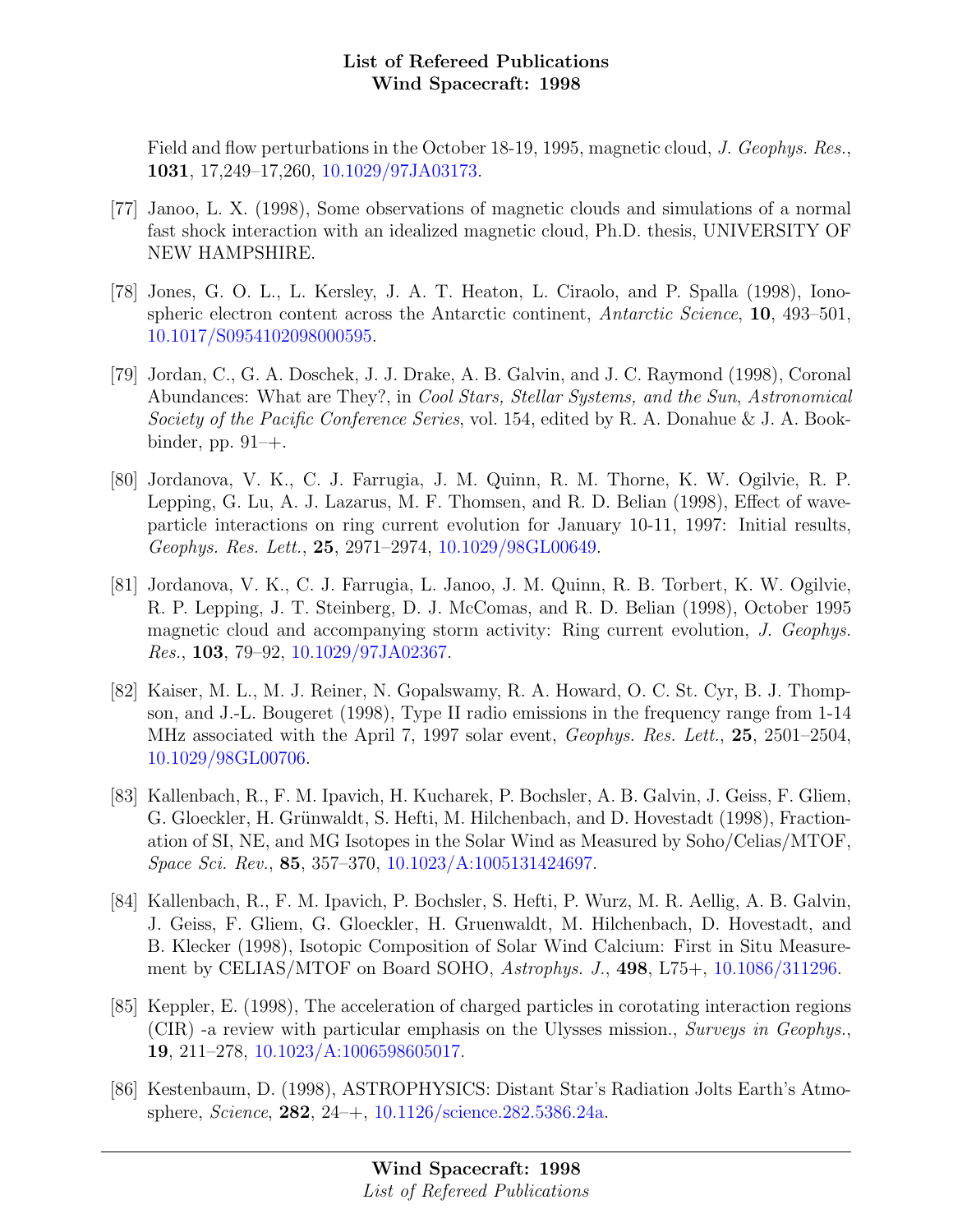- [87] Klecker, B., R. A. Mewaldt, J. W. Bieber, A. C. Cummings, L. Drury, J. Giacalone, J. R. Jokipii, F. C. Jones, M. B. Krainev, M. A. Lee, J. A. Le Roux, R. G. Marsden, F. B. McDonald, R. B. McKibben, C. D. Steenberg, M. G. Baring, D. C. Ellison, L. J. Lanzerotti, R. A. Leske, J. E. Mazur, H. Moraal, M. Oetliker, V. S. Ptuskin, R. S. Selesnick, and K. J. Trattner (1998), Anomalous Cosmic Rays, Space Sci. Rev., 83, 259– 308.
- [88] Kouveliotou, C. (1998), A Review of GRB Counterpart Searches, in The Hot Universe, IAU Symposium, vol. 188, edited by K. Koyama, S. Kitamoto, & M. Itoh, pp. 167–+.
- [89] Kurczynski, P., D. Palmer, H. Seifert, B. J. Teegarden, N. Gehrels, T. L. Cline, R. Ramaty, K. Hurley, N. W. Madden, and R. H. Pehl (1998), A search for spectral lines in gammaray bursts using TGRS, in Gamma-Ray Bursts, 4th Hunstville Symposium, American Institute of Physics Conference Series, vol. 428, edited by C. A. Meegan, R. D. Preece, & T. M. Koshut, pp. 324–328, [10.1063/1.55430.](http://dx.doi.org/10.1063/1.55430)
- [90] Kurth, W. S., T. Murata, G. Lu, D. A. Gurnett, and H. Matusmoto (1998), Auroral kilometric radiation and the auroral electrojet index for the January 1997 magnetic cloud event, Geophys. Res. Lett., 25, 3027–3030, [10.1029/98GL00404.](http://dx.doi.org/10.1029/98GL00404)
- [91] Kustov, A. V., W. B. Lyatsky, and G. J. Sofko (1998), Super Dual Auroral Radar Network observations of near-noon plasma convection at small intyerplanetary magnetic field  $B_z$ and  $B_y$ , *J. Geophys. Res.*, **103**, 4041-4050, [10.1029/97JA03457.](http://dx.doi.org/10.1029/97JA03457)
- [92] Lanzerotti, L. J., K. LaFleur, C. G. Maclennan, and D. W. Maurer (1998), Geosynchronous spacecraft charging in January 1997, Geophys. Res. Lett., 25, 2967–2970, [10.1029/98GL00987.](http://dx.doi.org/10.1029/98GL00987)
- [93] Lario, D., R. G. Marsden, T. R. Sanderson, M. Maksimovic, A. Balogh, R. J. Forsyth, R. P. Lin, and J. T. Gosling (1998), Ulysses and WIND particle observations of the November 1997 solar events, Geophys. Res. Lett., 25, 3469–3472, [10.1029/98GL52667.](http://dx.doi.org/10.1029/98GL52667)
- [94] Lauben, D. S., U. S. Inan, T. F. Bell, D. L. Kirchner, G. B. Hospodarsky, and J. S. Pickett (1998), VLF chorus emissions observed by POLAR during the January 10, 1997, magnetic cloud, Geophys. Res. Lett., 25, 2995–2998, [10.1029/98GL01425.](http://dx.doi.org/10.1029/98GL01425)
- [95] Lazarus, A. J., and K. I. Paularena (1998), A Comparison of Solar Wind Parameters from Experiments on the IMP 8 and Wind Spacecraft, in Measurement Techniques in Space *Plasmas – Particles*, edited by R. F. Pfaff, J. E. Borovsky, & D. T. Young, pp.  $85$ –+.
- [96] Le, G., C. T. Russell, and J. G. Luhmann (1998), POLAR magnetic observations of the low-altitude magnetosphere during the January 1997 coronal mass ejection/magnetic cloud event, Geophys. Res. Lett., 25, 2533–2536, [10.1029/98GL00501.](http://dx.doi.org/10.1029/98GL00501)
- [97] Leamon, R. J., C. W. Smith, N. F. Ness, W. H. Matthaeus, and H. K. Wong (1998), Observational constraints on the dynamics of the interplanetary magnetic field dissipation range, J. Geophys. Res., 103, 4775–+, [10.1029/97JA03394.](http://dx.doi.org/10.1029/97JA03394)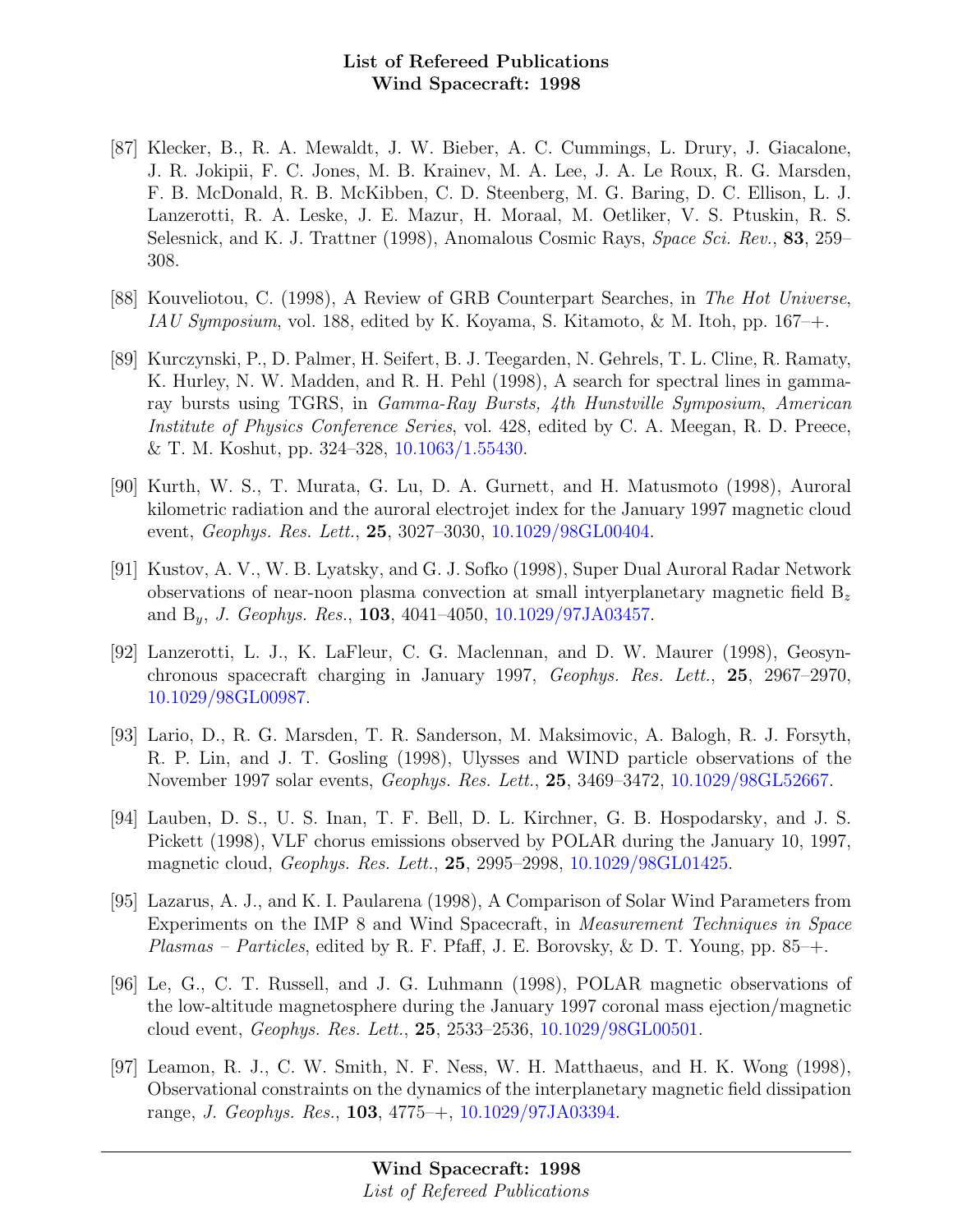- [98] Leamon, R. J., C. W. Smith, and N. F. Ness (1998), Characteristics of magnetic fluctuations within coronal mass ejections: The January 1997 event, Geophys. Res. Lett., 25, 2505–2508, [10.1029/98GL00305.](http://dx.doi.org/10.1029/98GL00305)
- [99] Leamon, R. J., W. H. Matthaeus, C. W. Smith, and H. K. Wong (1998), Contribution of Cyclotron-resonant Damping to Kinetic Dissipation of Interplanetary Turbulence, Astrophys. J. Lett., 507(2), L181–L184, [10.1086/311698.](http://dx.doi.org/10.1086/311698)
- [100] Leblanc, Y., G. A. Dulk, and J.-L. Bougeret (1998), Tracing the Electron Density from the Corona to 1au, Solar Phys., 183, 165–180.
- [101] Lecacheux, A., M. Y. Boudjada, H. O. Rucker, J. L. Bougeret, R. Manning, and M. L. Kaiser (1998), Jovian decameter emissions observed by the Wind/WAVES radioastronomy experiment, Astron. & Astrophys., 329, 776–784.
- [102] Lester, M., E. C. Thomas, M. Pinnock, C. Senior, and C. J. Owen (1998), CUT-LASS observations of convection in the CUSP region, Adv. Space Res., 22, 1297–1300, [10.1016/S0273-1177\(98\)00175-6.](http://dx.doi.org/10.1016/S0273-1177(98)00175-6)
- [103] Lewis, R. V., M. P. Freeman, and G. D. Reeves (1998), The relationship of HF radar backscatter to the accumulation of open magnetic flux prior to substorm onset, J. Geophys. Res., 1032, 26,613–26,620, [10.1029/98JA02434.](http://dx.doi.org/10.1029/98JA02434)
- [104] Lin, R. P. (1998), WIND Observations of Suprathermal Electrons in the Interplanetary Medium, Space Sci. Rev., 86, 61–78, [10.1023/A:1005048428480.](http://dx.doi.org/10.1023/A:1005048428480)
- [105] Lin, R. P., D. L. Mitchell, D. W. Curtis, K. A. Anderson, C. W. Carlson, J. McFadden, M. H. Acuna, L. L. Hood, and A. Binder (1998), Lunar Surface Magnetic Fields and Their Interaction with the Solar Wind: Results from Lunar Prospector, Science, 281, 1480–+, [10.1126/science.281.5382.1480.](http://dx.doi.org/10.1126/science.281.5382.1480)
- [106] Lin, R. P., D. Larson, T. Phan, R. Ergun, J. McFadden, K. Anderson, C. Carlson, M. McCarthy, G. K. Parks, R. Skoug, R. Winglee, H. Rème, N. Lormant, J. M. Bosqued, C. D'Uston, T. R. Sanderson, and K.-P. Wenzel (1998), WIND Observations of Suprathermal Particles in the Solar Wind, in Geospace Mass and Energy Flow, edited by J. L. Horwitz, D. L. Gallagher,  $\&$  W. K. Peterson, pp. 1–+.
- [107] Liou, K., P. T. Newell, C.-I. Meng, M. Brittnacher, and G. Parks (1998), Characteristics of the solar wind controlled auroral emissions, J. Geophys. Res., 1031, 17,543–17,558, [10.1029/98JA01388.](http://dx.doi.org/10.1029/98JA01388)
- [108] Lu, G., D. N. Baker, R. L. McPherron, C. J. Farrugia, D. Lummerzheim, J. M. Ruohoniemi, F. J. Rich, D. S. Evans, R. P. Lepping, M. Brittnacher, X. Li, R. Greenwald, G. Sofko, J. Villain, M. Lester, J. Thayer, T. Moretto, D. Milling, O. Troshichev, A. Zaitzev, V. Odintzov, G. Makarov, and K. Hayashi (1998), Global energy deposition during the January 1997 magnetic cloud event, J. Geophys. Res., 1031, 11,685–11,694, [10.1029/98JA00897.](http://dx.doi.org/10.1029/98JA00897)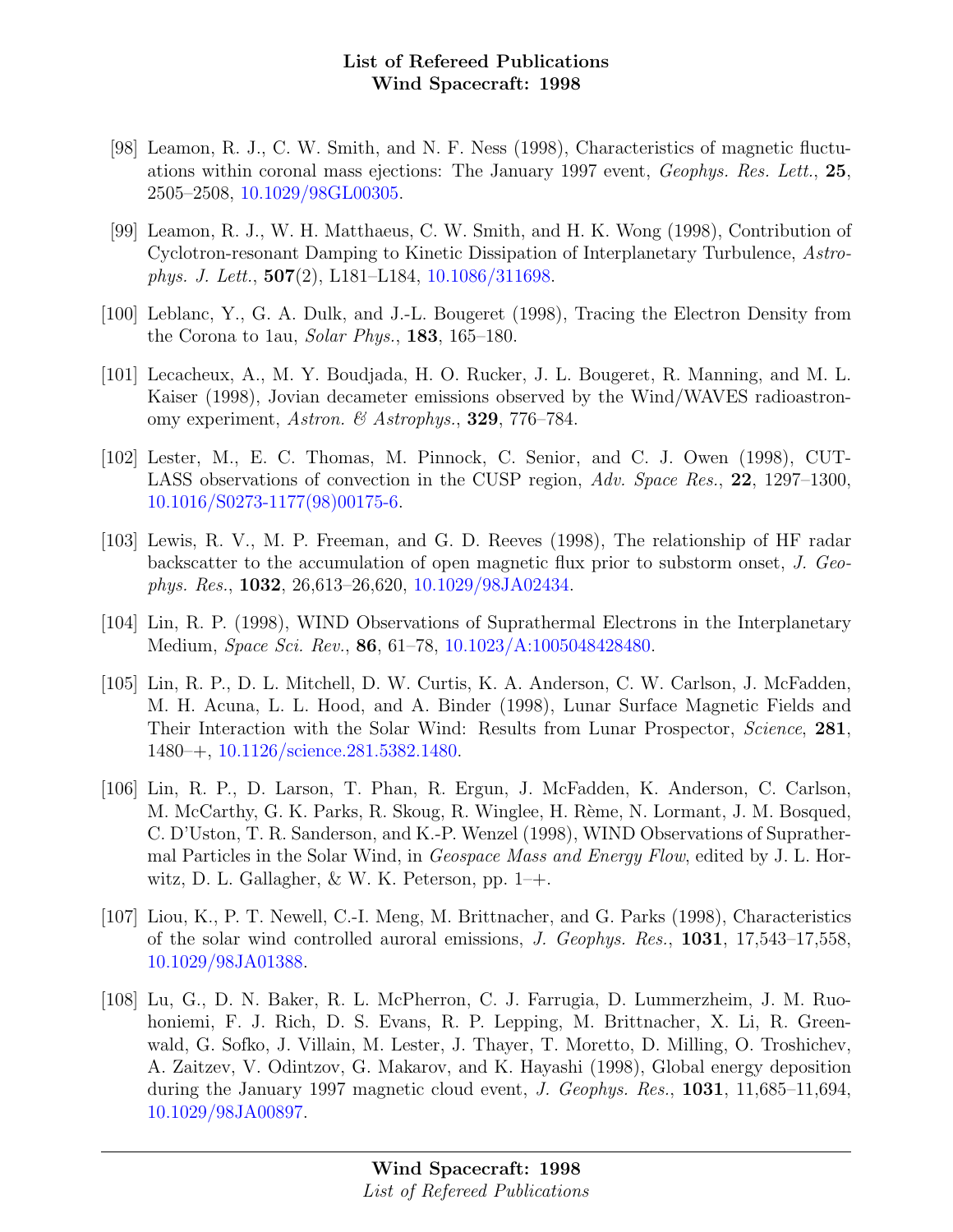- [109] Lui, A. T. Y., D. J. Williams, R. W. McEntire, S. Ohtani, L. J. Zanetti, W. A. Bristow, R. A. Greenwald, P. T. Newell, S. P. Christon, T. Mukai, K. Tsuruda, T. Yamamoto, S. Kokubun, H. Matsumoto, H. Kojima, T. Murata, D. H. Fairfield, R. P. Lepping, J. C. Samson, G. Rostoker, G. D. Reeves, A. L. Rodger, and H. J. Singer (1998), Multipoint study of a substorm on February 9, 1995, J. Geophys. Res., 1031, 17,333–17,344, [10.1029/97JA02632.](http://dx.doi.org/10.1029/97JA02632)
- [110] Lyon, J. G., R. E. Lopez, C. C. Goodrich, M. Wiltberger, and K. Papadopoulos (1998), Simulation of the March 9, 1995, substorm: Auroral brightening and the onset of lobe reconnection, Geophys. Res. Lett., 25, 3039–3042, [10.1029/98GL00662.](http://dx.doi.org/10.1029/98GL00662)
- [111] Maksimovic, M., J.-L. Bougeret, C. Perche, J. T. Steinberg, A. J. Lazarus, A. F. Viñas, and R. J. Fitzenreiter (1998), Solar wind density intercomparisons on the WIND spacecraft using WAVES and SWE experiments, Geophys. Res. Lett., 25, 1265–1268, [10.1029/98GL00843.](http://dx.doi.org/10.1029/98GL00843)
- [112] Mall, U., E. Kirsch, K. Cierpka, B. Wilken, A. Söding, F. Neubauer, G. Gloeckler, and A. Galvin (1998), Direct observation of lunar pick-up ions near the Moon, Geophys. Res. Lett., 25, 3799-3802, [10.1029/1998GL900003.](http://dx.doi.org/10.1029/1998GL900003)
- [113] Mall, U., H. Fichtner, E. Kirsch, D. C. Hamilton, and D. Rucinski (1998), Cassini as a heliospheric probe-the potential of pick-up ion measurements during its cruise phase, Planet. Space Sci., 46, 1375–1382, [10.1016/S0032-0633\(97\)00193-1.](http://dx.doi.org/10.1016/S0032-0633(97)00193-1)
- [114] Mason, G. M., R. E. Gold, S. M. Krimigis, J. E. Mazur, G. B. Andrews, K. A. Daley, J. R. Dwyer, K. F. Heuerman, T. L. James, M. J. Kennedy, T. Lefevere, H. Malcolm, B. Tossman, and P. H. Walpole (1998), The Ultra-Low-Energy Isotope Spectrometer (ULEIS) for the ACE spacecraft, Space Sci. Rev., 86, 409–448, [10.1023/A:1005079930780.](http://dx.doi.org/10.1023/A:1005079930780)
- [115] Massa, D. (1998), Hughes STX, CASP, 4400 Forbes Boulevard, Lanham, Maryland 20706. Report for the period 1 Oct 1996 - 30 Sep 1997., in Bull. Amer. Astron. Soc., Bull. Amer. Astron. Soc., vol. 30, pp. 135–149.
- [116] Maynard, N. C., W. J. Burke, D. R. Weimer, F. S. Mozer, J. D. Scudder, C. T. Russell, W. K. Peterson, and R. P. Lepping (1998), Polar observations of convection with northward interplanetary magnetic field at dayside high latitudes, J. Geophys. Res., 103, 29–46, [10.1029/97JA02295.](http://dx.doi.org/10.1029/97JA02295)
- [117] Mazur, J. E., G. M. Mason, J. R. Dwyer, and T. T. von Rosenvinge (1998), Solar energetic particles inside magnetic clouds observed with the Wind spacecraft, Geophys. Res. Lett., 25, 2521–2524, [10.1029/98GL00410.](http://dx.doi.org/10.1029/98GL00410)
- [118] McEwen, D. J. (1998), Ionospheric dynamics in the central polar cap, Adv. Space Res., 22, 1327–1336, [10.1016/S0273-1177\(98\)00181-1.](http://dx.doi.org/10.1016/S0273-1177(98)00181-1)
- [119] Mészáros, P. (1998), Theoretical models of gamma-ray bursts, in  $Gamma$ -Ray Bursts, 4th Hunstville Symposium, American Institute of Physics Conference Series, vol. 428, edited by C. A. Meegan, R. D. Preece, & T. M. Koshut, pp. 647–656, [10.1063/1.55394.](http://dx.doi.org/10.1063/1.55394)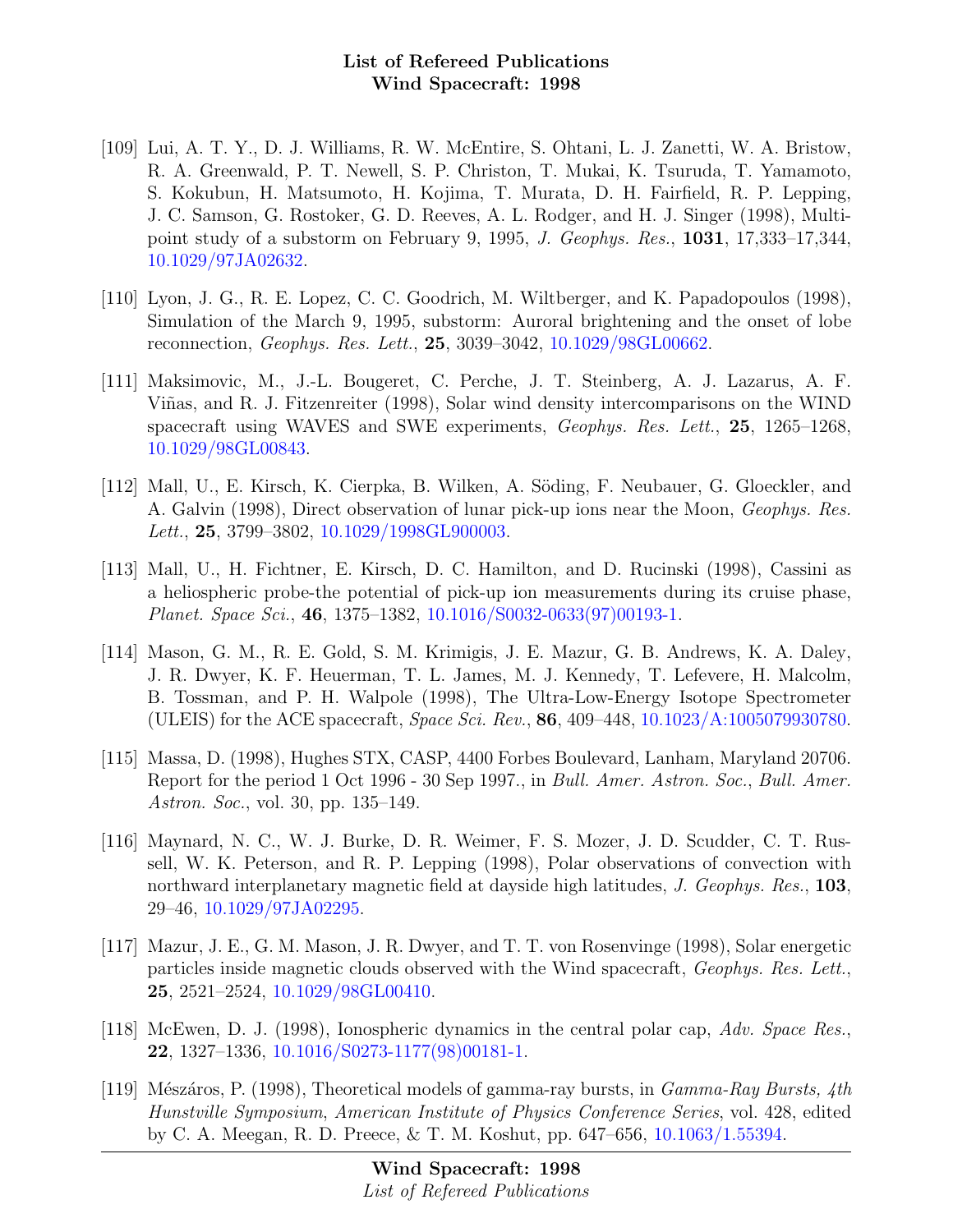- [120] Meyer-Vernet, N., and K. Issautier (1998), Electron temperature in the solar wind: Generic radial variation from kinetic collisionless models, *J. Geophys. Res.*, **1032**, 29,705– 29,718, [10.1029/98JA02853.](http://dx.doi.org/10.1029/98JA02853)
- [121] Mitchell, C. N., I. K. Walker, S. E. Pryse, I. Kersley, I. W. McCrea, and T. B. Jones (1998), Letter to the Editor: First complementary observations by ionospheric tomography, the EISCAT Svalbard radar and the CUTLASS HF radar, Ann. Geophys., 16, 1519–1522, [10.1007/s00585-998-1519-2.](http://dx.doi.org/10.1007/s00585-998-1519-2)
- [122] Moreau, P. (1998), Jupiter's auroral decameter radioemissions., Academie des Science Paris Comptes Rendus Serie B Sciences Physiques, 326, 927–931, [10.1016/S1251-](http://dx.doi.org/10.1016/S1251-8069(99)80050-7) [8069\(99\)80050-7.](http://dx.doi.org/10.1016/S1251-8069(99)80050-7)
- [123] Moullard, O., D. Burgess, and S. D. Bale (1998), Whistler waves observed during an in-situ solar type III radio burst, Astron. & Astrophys., 335, 703–708.
- [124] Neugebauer, M., R. J. Forsyth, A. B. Galvin, K. L. Harvey, J. T. Hoeksema, A. J. Lazarus, R. P. Lepping, J. A. Linker, Z. Mikic, J. T. Steinberg, R. von Steiger, Y.-M. Wang, and R. F. Wimmer-Schweingruber (1998), Spatial structure of the solar wind and comparisons with solar data and models, *J. Geophys. Res.*, **1031**, 14,587-14,600, [10.1029/98JA00798.](http://dx.doi.org/10.1029/98JA00798)
- [125] Nishida, A., T. Mukai, T. Yamamoto, S. Kokubun, and K. Maezawa (1998), A unified model of the magnetotail convection in geomagnetically quiet and active times, J. Geophys. Res., 103, 4409–4418, [10.1029/97JA01617.](http://dx.doi.org/10.1029/97JA01617)
- [126] Palmer, D. M., T. L. Cline, N. Gehrels, K. Hurley, P. Kurczynski, N. Madden, R. Pehl, R. Ramaty, H. Seifert, and B. J. Teegarden (1998), Spectra of GRB970228 from the transient gamma-ray spectrometer, in Gamma-Ray Bursts, 4th Hunstville Symposium, American Institute of Physics Conference Series, vol. 428, edited by C. A. Meegan, R. D. Preece, & T. M. Koshut, pp. 304–308, [10.1063/1.55339.](http://dx.doi.org/10.1063/1.55339)
- [127] Papitashvili, V. O., C. R. Clauer, T. L. Killeen, B. A. Belov, S. A. Golyshev, and A. E. Levitin (1998), Linear modeling of ionospheric electrodynamics from the IMF and solar wind data: application for space weather forecast, Adv. Space Res., 22, 113–116, [10.1016/S0273-1177\(97\)01109-5.](http://dx.doi.org/10.1016/S0273-1177(97)01109-5)
- [128] Paularena, K. I., G. N. Zastenker, A. J. Lazarus, and P. A. Dalin (1998), Solar wind plasma correlations between IMP 8, INTERBALL-1, and WIND, J. Geophys. Res., 1031, 14,601–14,618, [10.1029/98JA00660.](http://dx.doi.org/10.1029/98JA00660)
- [129] Phan, T. D., G. Paschmann, A. Raj, V. Angelopoulos, D. Larson, and R. P. Lin (1998), Wind Observations of the Halo/Cold Plasma Sheet, in Substorms-4, Astrophysics and Space Science Library, vol. 238, edited by S. Kokubun & Y. Kamide, pp. 219–+.
- [130] Pick, M., D. Maia, A. Kerdraon, R. Howard, G. E. Brueckner, D. J. Michels, S. Paswaters, R. Schwenn, P. Lamy, A. Llebaria, G. Simnett, L. J. Lanzerotti, and H. Aurass (1998), Joint Nancay Radioheliograph and LASCO Observations of Coronal Mass Ejections - II. The 9 July 1996 Event, Solar Phys., 181, 455–468.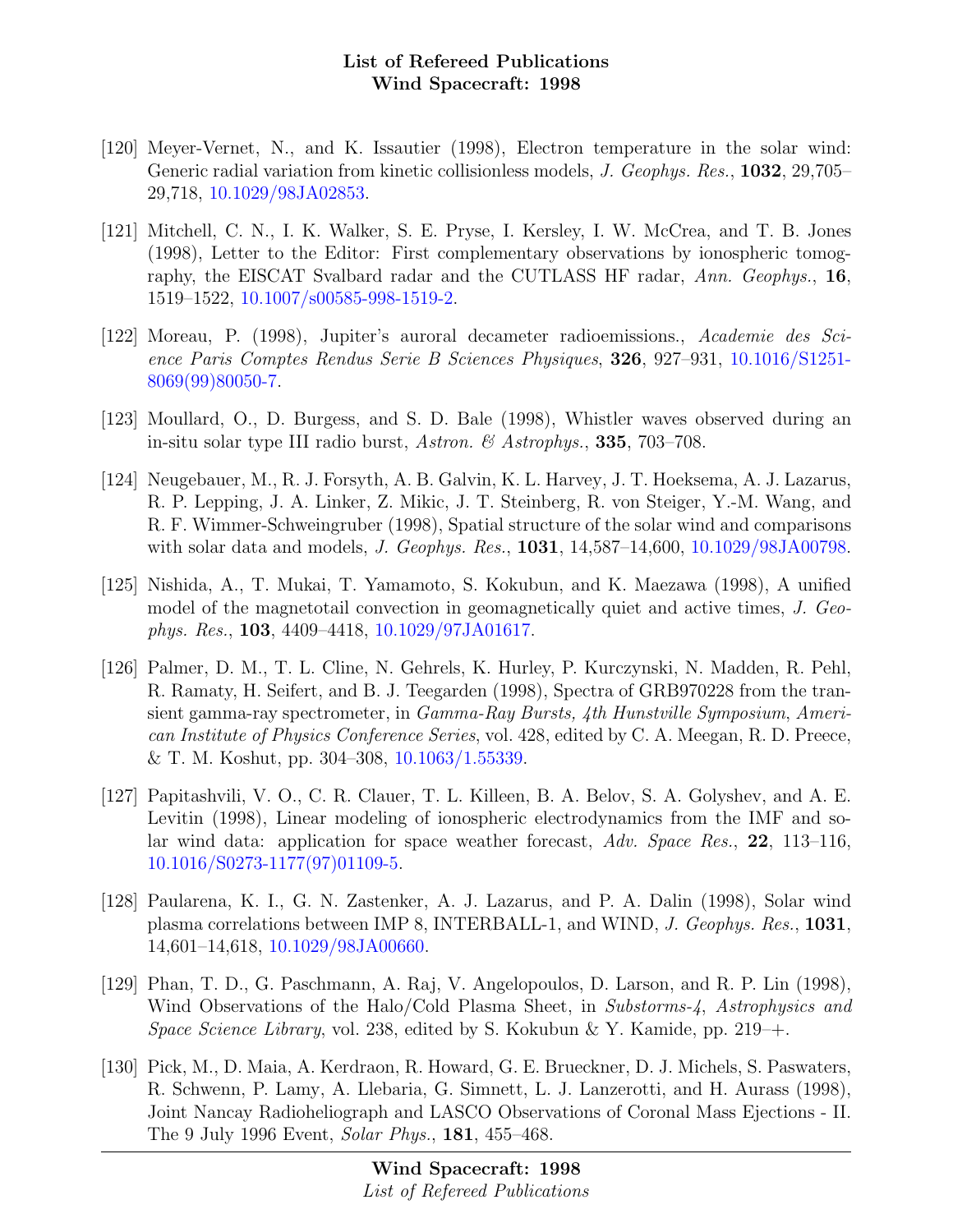- [131] Prikryl, P., R. A. Greenwald, G. J. Sofko, J. P. Villain, C. W. S. Ziesolleck, and E. Friis-Christensen (1998), Solar-wind-driven pulsed magnetic reconnection at the dayside magnetopause, Pc5 compressional oscillations, and field line resonances, J. Geophys. Res., 1031, 17,307–17,322, [10.1029/97JA03595.](http://dx.doi.org/10.1029/97JA03595)
- [132] Provan, G., T. K. Yeoman, and S. E. Milan (1998), CUTLASS Finland radar observations of the ionospheric signatures of flux transfer events and the resulting plasma flows, Ann. Geophys., 16, 1411–1422, [10.1007/s00585-998-1411-0.](http://dx.doi.org/10.1007/s00585-998-1411-0)
- [133] Pryse, S. E., L. Kersley, M. J. Williams, and I. K. Walker (1998), The spatial structure of the dayside ionospheric trough, Ann. Geophys., 16, 1169–1179, [10.1007/s00585-998-](http://dx.doi.org/10.1007/s00585-998-1169-4) [1169-4.](http://dx.doi.org/10.1007/s00585-998-1169-4)
- [134] Reames, D. V. (1998), Solar Energetic Particles: Sampling Coronal Abundances, Space Sci. Rev., 85, 327–340, [10.1023/A:1005123121972.](http://dx.doi.org/10.1023/A:1005123121972)
- [135] Reeves, G. D., R. H. W. Friedel, R. D. Belian, M. M. Meier, M. G. Henderson, T. Onsager, H. J. Singer, D. N. Baker, X. Li, and J. B. Blake (1998), The relativistic electron response at geosynchronous orbit during the January 1997 magnetic storm, J. Geophys. Res., 1031, 17,559–17,570, [10.1029/97JA03236.](http://dx.doi.org/10.1029/97JA03236)
- [136] Reiner, M. J., J. Fainberg, M. L. Kaiser, and R. G. Stone (1998), Type III radio source located by Ulysses/Wind triangulation, J. Geophys. Res., 103, 1923–+, [10.1029/97JA02646.](http://dx.doi.org/10.1029/97JA02646)
- [137] Reiner, M. J., M. L. Kaiser, J. Fainberg, and R. G. Stone (1998), A new method for studying remote type II radio emissions from coronal mass ejection-driven shocks, J. Geophys. Res., 1032, 29,651–29,664, [10.1029/98JA02614.](http://dx.doi.org/10.1029/98JA02614)
- [138] Richardson, J. D., and K. I. Paularena (1998), The orientation of plasma structure in the solar wind, Geophys. Res. Lett., 25, 2097–2100, [10.1029/98GL01520.](http://dx.doi.org/10.1029/98GL01520)
- [139] Ridley, A. J., G. Lu, C. R. Clauer, and V. O. Papitashvili (1998), A statistical study of the ionospheric convection response to changing interplanetary magnetic field conditions using the assimilative mapping of ionospheric electrodynamics technique, J. Geophys. Res., 103, 4023–4040, [10.1029/97JA03328.](http://dx.doi.org/10.1029/97JA03328)
- [140] Rodriguez, P., E. J. Kennedy, M. J. Keskinen, C. L. Siefring, S. Basu, M. Mc-Carrick, J. Preston, M. Engebretson, M. L. Kaiser, M. D. Desch, K. Goetz, J.-L. Bougeret, and R. Manning (1998), The WIND-HAARP experiment: Initial results of high power radiowave interactions with space plasmas, *Geophys. Res. Lett.*, **25**, 257–260, [10.1029/98GL00037.](http://dx.doi.org/10.1029/98GL00037)
- [141] Ruohoniemi, J. M., and R. A. Greenwald (1998), The response of high-latitude convection to a sudden southward IMF turning, Geophys. Res. Lett., 25, 2913–2916, [10.1029/98GL02212.](http://dx.doi.org/10.1029/98GL02212)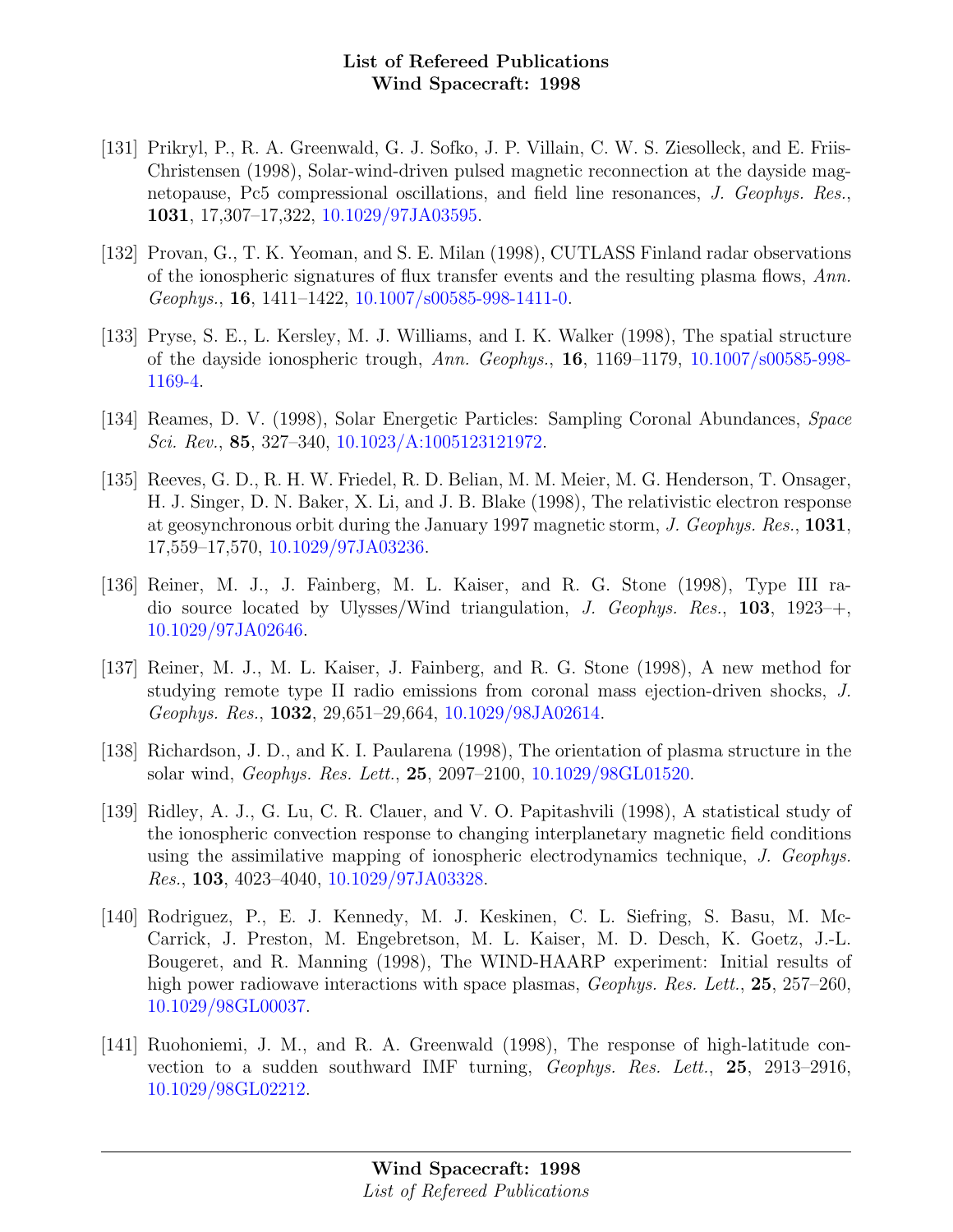- [142] Sanderson, T. R., R. P. Lin, D. Larson, M. P. McCarthy, G. K. Parks, J. M. Bosqued, N. Lormant, K. Ogilvie, R. P. Lepping, A. Szabo, A. J. Lazarus, J. Steinberg, and J. T. Hoeksema (1998), Wind observations of the influence of the Sun's magnetic field on the interplanetary medium at 1 AU, J. Geophys. Res., 1031, 17,235–17,248, [10.1029/97JA02884.](http://dx.doi.org/10.1029/97JA02884)
- [143] Sandholt, P. E., C. J. Farrugia, J. Moen, and S. W. H. Cowley (1998), Dayside auroral configurations: Responses to southward and northward rotations of the interplanetary magnetic field, J. Geophys. Res., 103, 20,279–20,296, [10.1029/98JA01541.](http://dx.doi.org/10.1029/98JA01541)
- [144] Sandholt, P. E., C. J. Farrugia, J. Moen, Ø. Noraberg, B. Lybekk, T. Sten, and T. Hansen (1998), A classification of dayside auroral forms and activities as a function of interplanetary magnetic field orientation, J. Geophys. Res., 103, 23,325–23,346, [10.1029/98JA02156.](http://dx.doi.org/10.1029/98JA02156)
- [145] Sandholt, P. E., C. J. Farrugia, and S. W. H. Cowley (1998), Pulsating cusp aurora for northward interplanetary magnetic field, J. Geophys. Res., 103, 26,507–26,520, [10.1029/98JA02433.](http://dx.doi.org/10.1029/98JA02433)
- [146] Sandholt, P. E., C. J. Farrugia, J. Moen, S. W. H. Cowley, and B. Lybekk (1998), Dynamics of the aurora and associated convection currents during a cusp bifurcation event, *Geophys. Res. Lett.*, **25**, 4313-4316, [10.1029/1998GL900113.](http://dx.doi.org/10.1029/1998GL900113)
- [147] Schmieder, B., L. van Driel, N. Mein, P. Mein, R. Willson, and A. Raoult (1998), X-ray jets in a reversed polarity region and interplanetary effects, in Solar Jets and Coronal Plumes, ESA Special Publication, vol. 421, edited by T.-D. Guyenne, pp. 157–+.
- [148] Seifert, H., T. L. Cline, D. M. Palmer, R. Ramaty, B. J. Teegarden, K. Hurley, N. W. Madden, and R. H. Pehl (1998), Spectroscopy of bright bursts with the transient gammaray spectrometer (TGRS), in Gamma-Ray Bursts, 4th Hunstville Symposium, American Institute of Physics Conference Series, vol. 428, edited by C. A. Meegan, R. D. Preece, & T. M. Koshut, pp. 339–343, [10.1063/1.55345.](http://dx.doi.org/10.1063/1.55345)
- [149] Sheldon, R. B., H. E. Spence, and J. F. Fennell (1998), Observation of the 40 keV fieldaligned ion beams, Geophys. Res. Lett., 25, 1617–1620, [10.1029/98GL01054.](http://dx.doi.org/10.1029/98GL01054)
- [150] Shue, J.-H., P. Song, C. T. Russell, J. T. Steinberg, J. K. Chao, G. Zastenker, O. L. Vaisberg, S. Kokubun, H. J. Singer, T. R. Detman, and H. Kawano (1998), Magnetopause location under extreme solar wind conditions, J. Geophys. Res., 1031, 17,691–17,700, [10.1029/98JA01103.](http://dx.doi.org/10.1029/98JA01103)
- [151] Sitar, R. J., J. B. Baker, C. R. Clauer, A. J. Ridley, J. A. Cumnock, V. O. Papitashvili, J. Spann, M. J. Brittnacher, and G. K. Parks (1998), Multi-instrument analysis of the ionospheric signatures of a hot flow anomaly occurring on July 24, 1996, J. Geophys. Res., 1032, 23,357–23,372, [10.1029/98JA01916.](http://dx.doi.org/10.1029/98JA01916)
- [152] Smith, C. W., J. L'Heureux, N. F. Ness, M. H. Acu˜na, L. F. Burlaga, and J. Scheifele (1998), The ACE Magnetic Fields Experiment, Space Sci. Rev., 86, 613– 632, [10.1023/A:1005092216668.](http://dx.doi.org/10.1023/A:1005092216668)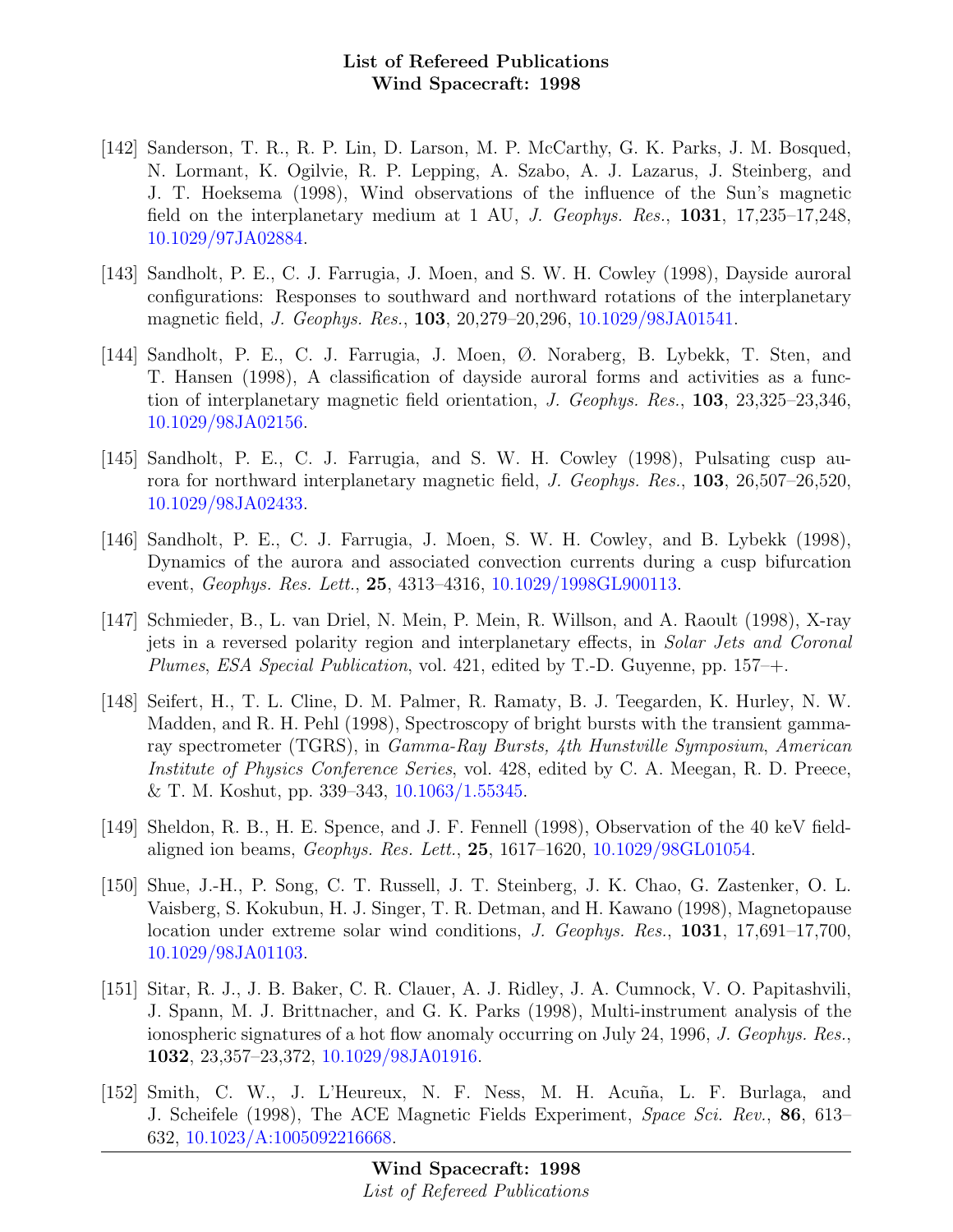- [153] Stepanov, V. A., Y. I. Galperin, A. K. Kuzmin, F. K. Shuiskaya, L. S. Gorn, B. A. Ilyin, M. V. Iovlev, A. A. Klimashov, I. I. Cherkashin, B. I. Khazanov, and A. Y. Safronov (1998), Upward high-energy field-aligned electron beams above the polar edge of auroral oval: observations from the SKA-3 instruments onboard the Auroral Probe (Interball-2), Ann. Geophys., **16**, 1046–1055, [10.1007/s00585-998-1046-1.](http://dx.doi.org/10.1007/s00585-998-1046-1)
- [154] Stone, E. C., A. M. Frandsen, R. A. Mewaldt, E. R. Christian, D. Margolies, J. F. Ormes, and F. Snow (1998), The Advanced Composition Explorer, Space Sci. Rev., 86, 1–22, [10.1023/A:1005082526237.](http://dx.doi.org/10.1023/A:1005082526237)
- [155] Takeuchi, T., T. Araki, R. P. Lepping, T. Yamamoto, S. Kokubun, T. Nagai, and T. Iyemori (1998), A magnetic cloud with unusual structure and corresponding bow shock movement observed on May 13, 1995, Geophys. Res. Lett., 25, 3269–3272, [10.1029/98GL02560.](http://dx.doi.org/10.1029/98GL02560)
- [156] Taylor, J. R., S. W. H. Cowley, T. K. Yeoman, M. Lester, T. B. Jones, R. A. Greenwald, G. Sofko, J.-P. Villain, R. P. Lepping, and M. R. Hairston (1998), SuperDARN studies of the ionospheric convection response to a northward turning of the interplanetary magnetic field, Ann. Geophys., 16, 549–565, [10.1007/s00585-998-0549-0.](http://dx.doi.org/10.1007/s00585-998-0549-0)
- [157] Taylor, J. R., M. Lester, T. K. Yeoman, R. Greenwald, G. Sofko, and J.-P. Villain (1998), Ionospheric convection response to a northward turning of the interplanetary magnetic field on March 23, 1995 studied employing superdarn HF radar data, Adv. Space Res., 22, 1289–1292, [10.1016/S0273-1177\(98\)00173-2.](http://dx.doi.org/10.1016/S0273-1177(98)00173-2)
- [158] Teegarden, B. J. (1998), Spectroscopy of gamma-ray bursts: an overview, Adv. Space Res., 22, 1083–1092, [10.1016/S0273-1177\(98\)00199-9.](http://dx.doi.org/10.1016/S0273-1177(98)00199-9)
- [159] Terekhov, M. M., R. L. Aptekar, D. D. Frederiks, S. V. Golenetskii, V. N. Il'Inskii, and E. P. Mazets (1998), The Konus-Wind and Konus-A instrument response functions and the spectral deconvolution procedure, in Gamma-Ray Bursts, 4th Hunstville Symposium, American Institute of Physics Conference Series, vol. 428, edited by C. A. Meegan, R. D. Preece, & T. M. Koshut, pp. 894–898, [10.1063/1.55416.](http://dx.doi.org/10.1063/1.55416)
- [160] Thomsen, M. F., J. E. Borovsky, D. J. McComas, and M. R. Collier (1998), Variability of the ring current source population, Geophys. Res. Lett., 25, 3481–3484, [10.1029/98GL02633.](http://dx.doi.org/10.1029/98GL02633)
- [161] Tsyganenko, N. A., S. B. P. Karlsson, S. Kokubun, T. Yamamoto, A. J. Lazarus, K. W. Ogilvie, C. T. Russell, and J. A. Slavin (1998), Global configuration of the magnetotail current sheet as derived from Geotail, Wind, IMP 8 and ISEE 1/2 data, J. Geophys. Res., 103, 6827–6842, [10.1029/97JA03621.](http://dx.doi.org/10.1029/97JA03621)
- [162] Turner, N. E., D. N. Baker, T. I. Pulkkinen, H. J. Singer, F. Mozer, and R. P. Lepping (1998), High-altitude polar cap electric field responses to southward turnings of the interplanetary magnetic field, J. Geophys. Res., 1032, 26,533–26,546, [10.1029/98JA01743.](http://dx.doi.org/10.1029/98JA01743)
- [163] von Steiger, R. (1998), Composition Aspects of the Upper Solar Atmosphere Rapporteur Paper III, Space Sci. Rev., 85, 407–418, [10.1023/A:1005112314219.](http://dx.doi.org/10.1023/A:1005112314219)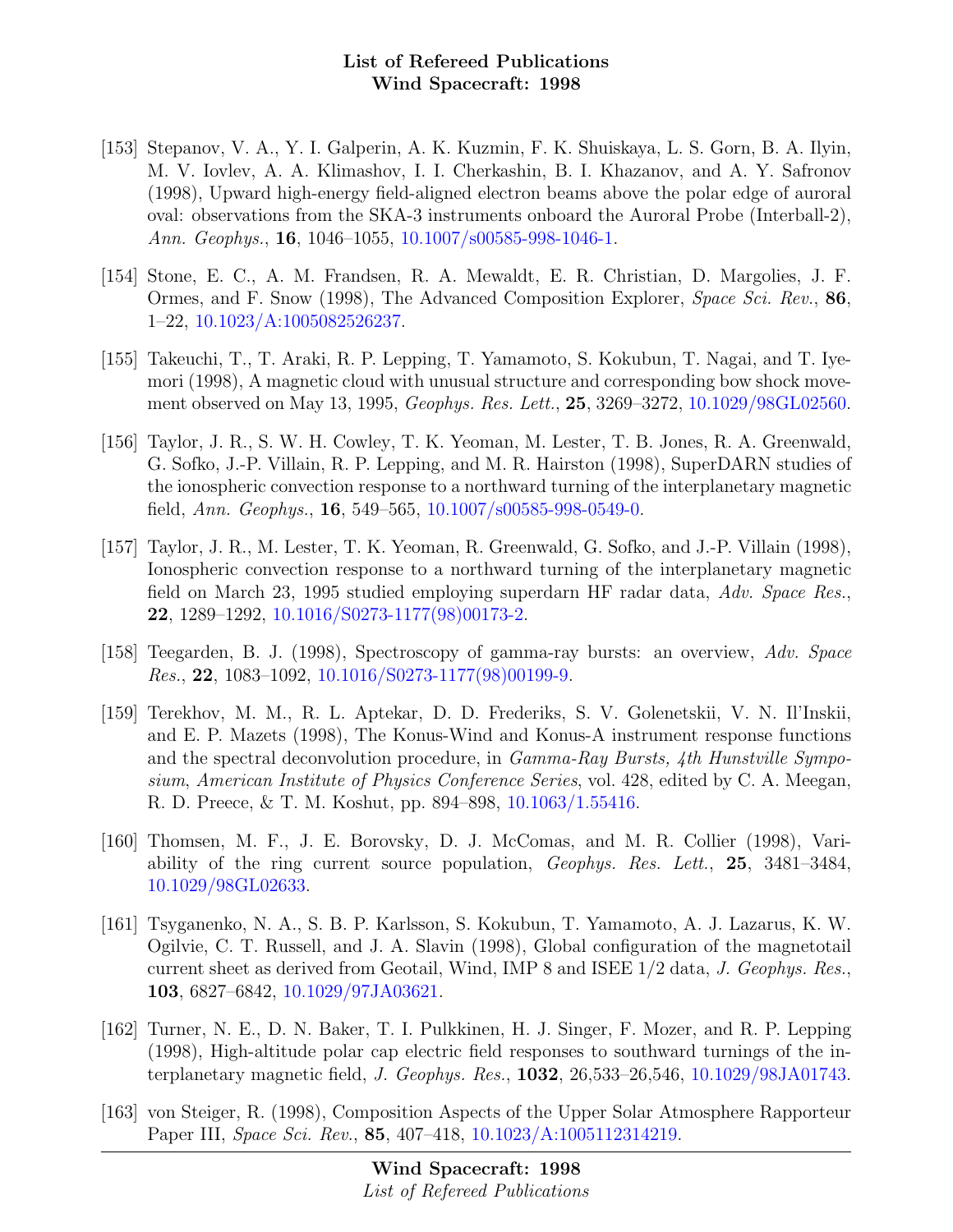- [164] Walker, A. D. M., M. Pinnock, K. B. Baker, J. R. Dudeney, and J. P. S. Rash (1998), Strong flow bursts in the nightside ionosphere during extremely quiet solar wind conditions, Geophys. Res. Lett., 25, 881–884, [10.1029/98GL00408.](http://dx.doi.org/10.1029/98GL00408)
- [165] Watari, S., and T. Watanabe (1998), The solar drivers of geomagnetic disturbances during solar minimum, Geophys. Res. Lett., 25, 2489–2492, [10.1029/98GL01085.](http://dx.doi.org/10.1029/98GL01085)
- [166] Webb, D. F. (1998), CMEs and Prominences and Their Evolution over the Solar Cycle (Review), in IAU Colloq. 167: New Perspectives on Solar Prominences, Astronomical Society of the Pacific Conference Series, vol. 150, edited by D. F. Webb, B. Schmieder, & D. M. Rust, pp.  $463$ –+.
- [167] Webb, D. F., E. W. Cliver, N. Gopalswamy, H. S. Hudson, and O. C. St. Cyr (1998), The solar origin of the January 1997 coronal mass ejection, magnetic cloud and geomagnetic storm, Geophys. Res. Lett., 25, 2469–2472, [10.1029/98GL00493.](http://dx.doi.org/10.1029/98GL00493)
- [168] Whang, Y. C., J. Zhou, R. P. Lepping, A. Szabo, D. Fairfield, S. Kokubun, K. W. Ogilvie, and R. Fitzenreiter (1998), Double discontinuity: A compound structure of slow shock and rotational discontinuity, J. Geophys. Res., 103, 6513–6520, [10.1029/97JA03681.](http://dx.doi.org/10.1029/97JA03681)
- [169] Whang, Y. C., D. Larson, R. P. Lin, R. P. Lepping, and A. Szabo (1998), Plasma and magnetic field structure of a slow shock: Wind observations in interplanetary space, Geophys. Res. Lett., 25, 2625–2628, [10.1029/98GL02043.](http://dx.doi.org/10.1029/98GL02043)
- [170] Wimmer-Schweingruber, R. F., P. Bochsler, O. Kern, G. Gloeckler, and D. C. Hamilton (1998), First determination of the silicon isotopic composition of the solar wind: WIND/MASS results, J. Geophys. Res., 1032, 20,621–20,630, [10.1029/98JA01790.](http://dx.doi.org/10.1029/98JA01790)
- [171] Wurz, P., F. M. Ipavich, A. B. Galvin, P. Bochsler, M. R. Aellig, R. Kallenbach, D. Hovestadt, H. Grünwaldt, M. Hilchenbach, W. I. Axford, H. Balsiger, A. Bürgi, M. A. Coplan, J. Geiss, F. Gliem, G. Gloeckler, S. Hefti, K. C. Hsieh, B. Klecker, M. A. Lee, G. G. Managadze, E. Marsch, E. Möbius, M. Neugebauer, K.-U. Reiche, M. Scholer, M. I. Verigin, and B. Wilken (1998), Elemental composition of the January 6, 1997, CME, Geophys. Res. Lett., 25, 2557–2560, [10.1029/98GL50478.](http://dx.doi.org/10.1029/98GL50478)
- [172] Yin, L., M. Ashour-Abdalla, J. M. Bosqued, M. El-Alaoui, and J. L. Bougeret (1998), Plasma waves in the Earth's electron foreshock: 1. Time-of-flight electron distributions in a generalized Lorentzian plasma and dispersion solutions, J. Geophys. Res., 1032, 29,595–29,618, [10.1029/98JA02294.](http://dx.doi.org/10.1029/98JA02294)
- [173] Yin, L., M. Ashour-Abdalla, M. El-Alaoui, J. M. Bosqued, and J. L. Bougeret (1998), Plasma waves in the Earth's electron foreshock: 2. Simulations using time-of-flight electron distributions in a generalized Lorentzian plasma, J. Geophys. Res., 1032, 29,619– 29,632, [10.1029/98JA02293.](http://dx.doi.org/10.1029/98JA02293)
- [174] Zelenyi, L. M., and J.-A. Sauvaud (1998), Special Topic: Interball-2: first scientific results, Ann. Geophys., 16, 1043–1045, [10.1007/s00585-998-1043-4.](http://dx.doi.org/10.1007/s00585-998-1043-4)